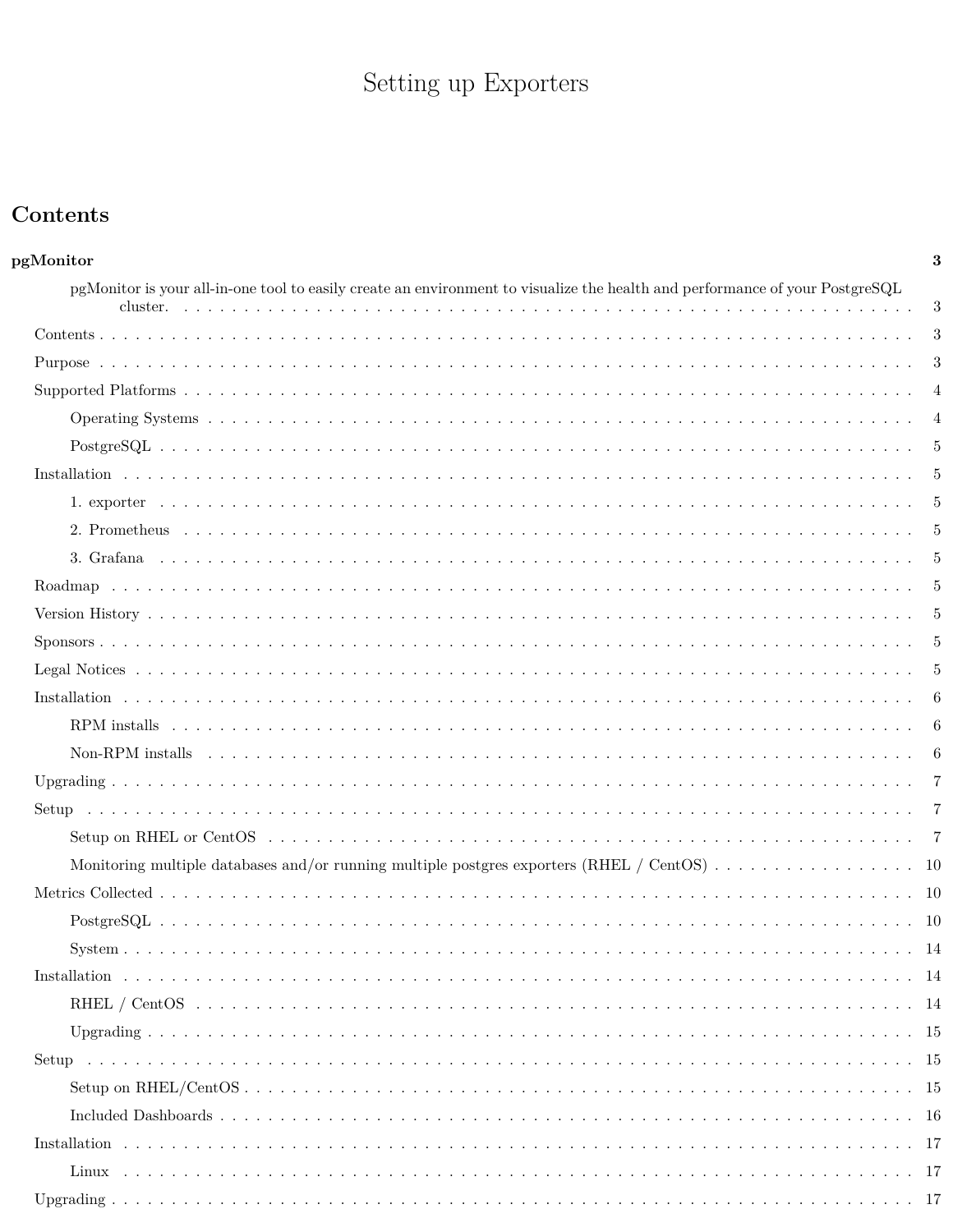| Setup |                                                                                                                      |  |
|-------|----------------------------------------------------------------------------------------------------------------------|--|
|       |                                                                                                                      |  |
|       |                                                                                                                      |  |
|       |                                                                                                                      |  |
|       |                                                                                                                      |  |
|       |                                                                                                                      |  |
|       |                                                                                                                      |  |
|       |                                                                                                                      |  |
|       |                                                                                                                      |  |
|       |                                                                                                                      |  |
|       |                                                                                                                      |  |
|       |                                                                                                                      |  |
|       |                                                                                                                      |  |
|       |                                                                                                                      |  |
|       |                                                                                                                      |  |
|       |                                                                                                                      |  |
|       |                                                                                                                      |  |
|       |                                                                                                                      |  |
|       |                                                                                                                      |  |
|       |                                                                                                                      |  |
|       |                                                                                                                      |  |
|       |                                                                                                                      |  |
|       |                                                                                                                      |  |
|       | Non-backward Compatible Changes (a) and a contract the contract of the contract of the contract of the contract $20$ |  |
|       |                                                                                                                      |  |
| 4.2   |                                                                                                                      |  |
|       |                                                                                                                      |  |
|       |                                                                                                                      |  |
|       |                                                                                                                      |  |
|       |                                                                                                                      |  |
|       |                                                                                                                      |  |
|       |                                                                                                                      |  |
|       |                                                                                                                      |  |
|       |                                                                                                                      |  |
|       |                                                                                                                      |  |
|       |                                                                                                                      |  |
|       |                                                                                                                      |  |
|       |                                                                                                                      |  |
|       |                                                                                                                      |  |
|       |                                                                                                                      |  |
|       |                                                                                                                      |  |
|       |                                                                                                                      |  |
|       |                                                                                                                      |  |
|       |                                                                                                                      |  |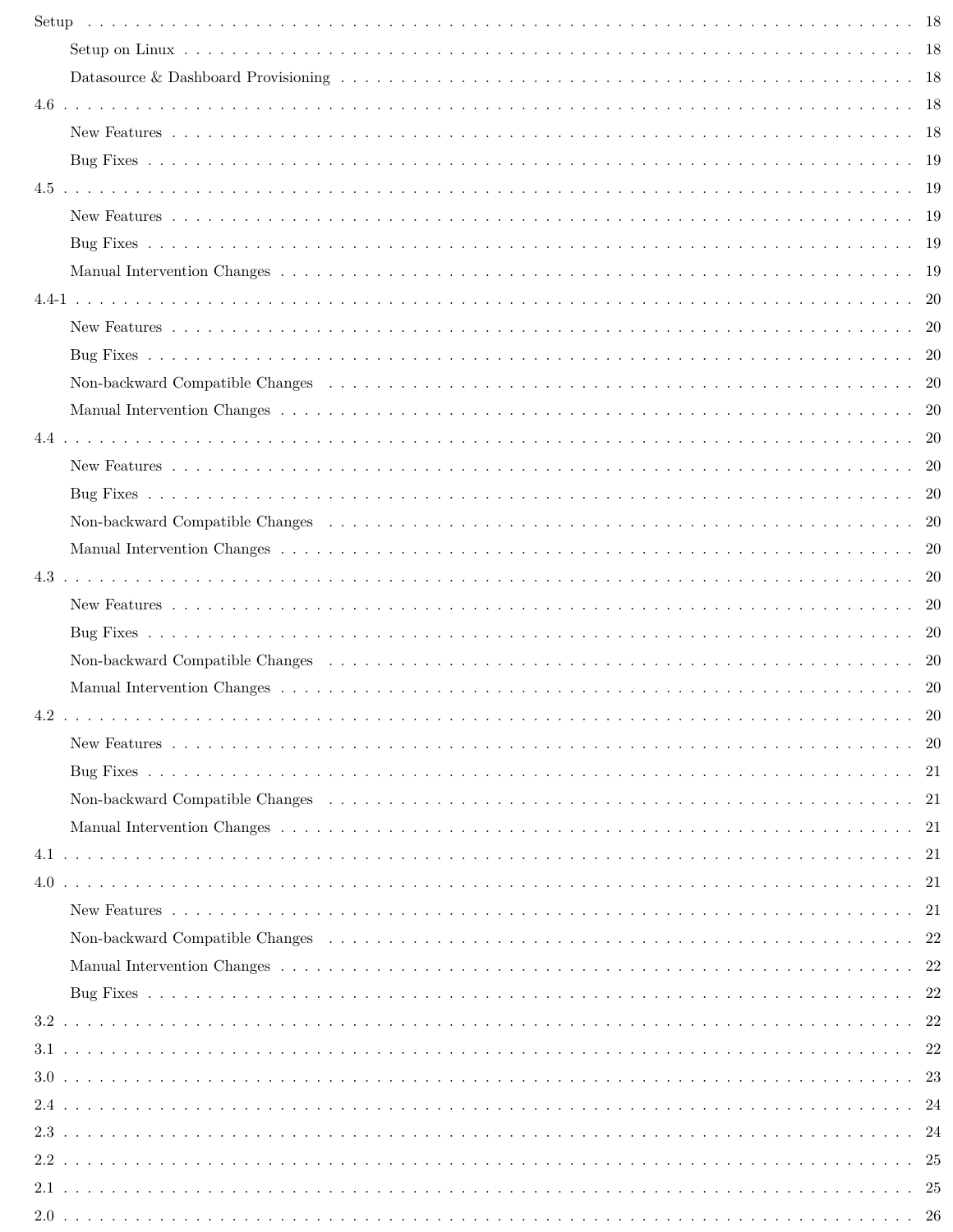# <span id="page-2-0"></span>**pgMonitor**

 $\{\langle \text{logo src} = \text{logo-sygmonicor} \text{ logo.svg} \rangle \text{ text} = \text{Crunchy Monitoring} \rangle \}$ 

# <span id="page-2-1"></span>**[pgMonitor](https://github.com/CrunchyData/pgMonitor) is your all-in-one tool to easily create an environment to visualize the health and performance of your [PostgreSQL](http://www.postgresql.org/) cluster.**

pgMonitor combines a suite of tools to facilitate the collection and visualization of important metrics that you need be aware of in your PostgreSQL database and your host environment, including:

- Connection counts: how busy is your system being accessed and if connections are hanging
- Database size: how much disk your cluster is using
- Replication lag: know if your replicas are falling behind in loading data from your primary
- Transaction wraparound: don't let your PostgreSQL database stop working
- Bloat: how much extra space are your tables and indexes using
- System metrics: CPU, Memory, I/O, uptime

pgMonitor is also highly configurable, and advanced users can design their own metrics, visualizations, and add in other features such as alerting.

Running pgMonitor will give you confidence in understanding how well your PostgreSQL cluster is performing, and will provide you the information to make calculated adjustments to your environment.

# <span id="page-2-2"></span>**Contents**

- [Purpose](#page-2-3)
- [Supported Platforms](#page-3-0)
- [Operating Systems](#page-3-1)
- PostgreSQL
- [Installation](#page-16-0)
- [Roadmap](#page-4-5)
- [Version History](#page-4-6)
- [Sponsors](#page-4-7)
- [Legal Notices](#page-4-8)

# <span id="page-2-3"></span>**Purpose**

pgMonitor combines multiple open-source software packages and necessary configuration to create a robust PostgreSQL monitoring environment. These include:

pgMonitor is an open-source monitoring solution for PostgreSQL and the systems that it runs on. pgMonitor came from the need to provide a way to easily create a visual environment to monitor all the metrics a database administrator needs to proactively ensure the health of the system.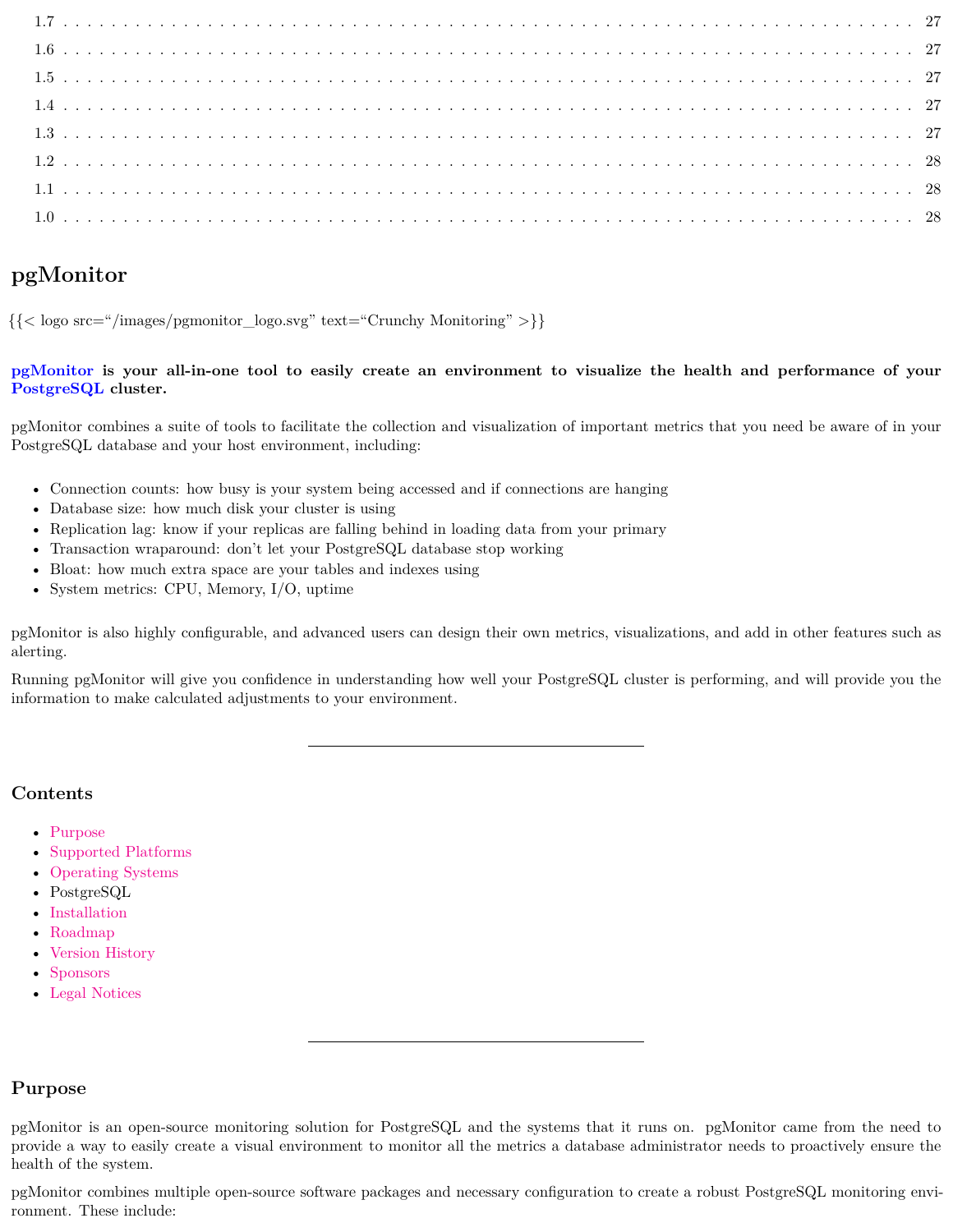- [Prometheus](https://prometheus.io/) an open-source metrics collector that is highly customizable.
- [Grafana](https://grafana.com/) an open-source data visualizer that allows you to generate many different kinds of charts and graphs.
- [PostgreSQL Exporter](https://github.com/wrouesnel/postgres_exporter) an open-source data export to Prometheus that supports collecting metrics from any PostgreSQL server version 9.1 and above.



Figure 1: pgMonitor

# <span id="page-3-0"></span>**Supported Platforms**

## <span id="page-3-1"></span>**Operating Systems**

- Prometheus/Alertmanager & Grafana: CentOS/RHEL 7 or greater, Windows Server 2012R2 or later
- Exporters (node, wmi, postgres):
	- **–** CentOS/RHEL 6 (node, Supported PG Versions up to 12)
	- **–** CentOS/RHEL 7 or greater (node, See Below for Supported PG Versions)
	- **–** Windows Server 2012R2 or later (wmi, See Below for Supported PG Versions)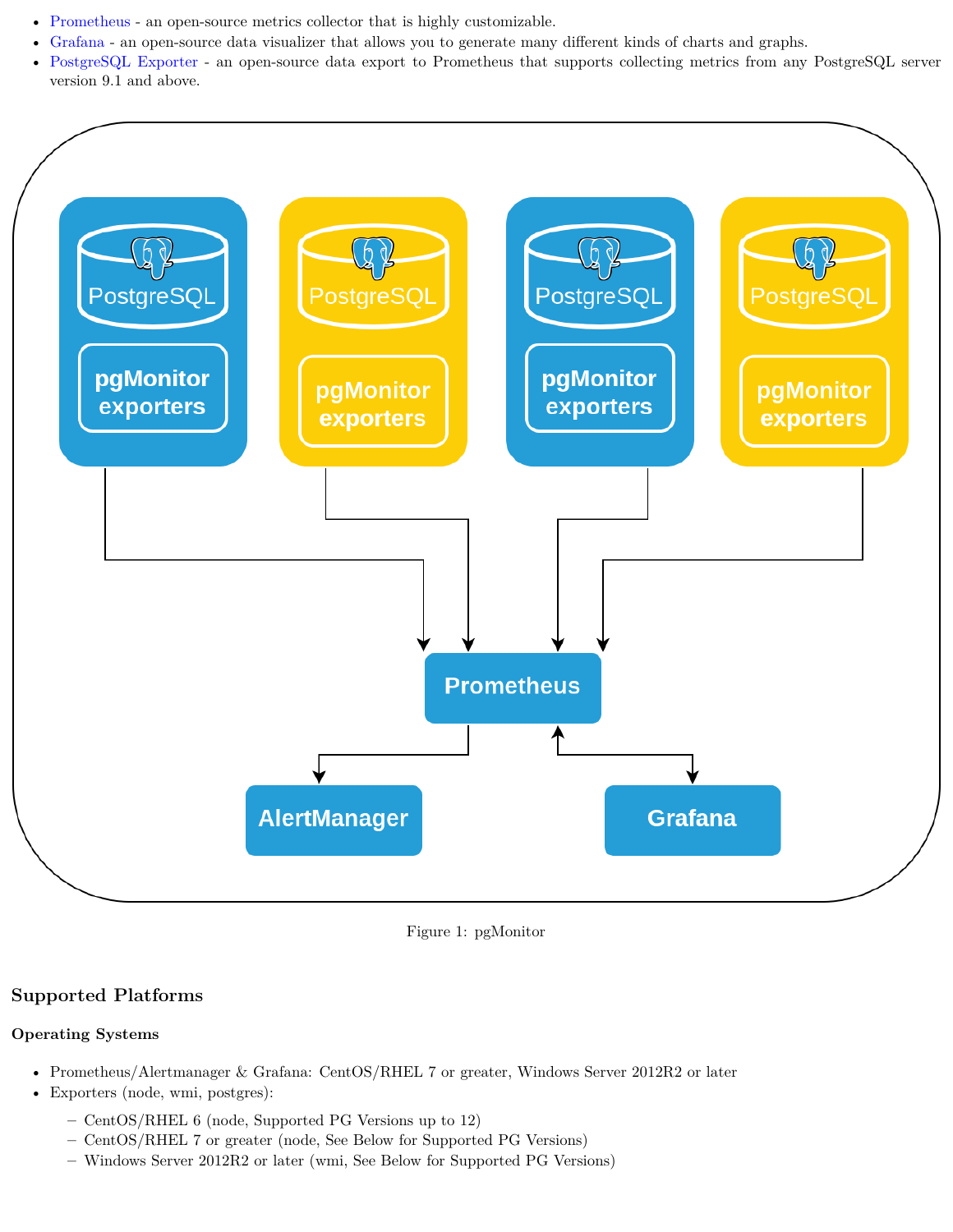# <span id="page-4-0"></span>**PostgreSQL**

• pgMonitor plans to support all PostgreSQL versions that are actively supported by the PostgreSQL community. Once a major version of PostgreSQL reaches its end-of-life (EOL), pgMonitor will cease supporting that major version soon after. Please see the official PostgreSQL website for [community supported releases.](https://www.postgresql.org/support/versioning/)

## **Known issues**

• PostgreSQL 10+ SCRAM-SHA-256 encrypted passwords are supported on the Linux version of pgMonitor 4.0 or later only.

# <span id="page-4-1"></span>**Installation**

Installation instructions for each package are provided in that packages subfolder. Each step in the installation process is listed here, with a link to additional to further installation instructions for each package.

## <span id="page-4-2"></span>**1. [exporter](#page-0-0)**

<span id="page-4-3"></span>**2. [Prometheus](#page-0-0)**

## <span id="page-4-4"></span>**3. [Grafana](#page-0-0)**

# <span id="page-4-5"></span>**Roadmap**

- Additional monitoring metrics out-of-the-box
- Improved visualizations
- Project build testing

# <span id="page-4-6"></span>**Version History**

For the [full history](#page-0-0) of pgMonitor, please see the [CHANGELOG](#page-0-0).

# <span id="page-4-7"></span>**Sponsors**

[{{< logo src="/images/crunchy\\_logo.png" text="Crunchy Data" >}}](https://www.crunchydata.com/)

[Crunchy Data](https://www.crunchydata.com/) is pleased to sponsor pgMonitor and many other [open-source projects](https://github.com/CrunchyData/) to help promote support the PostgreSQL community and software ecosystem.

# <span id="page-4-8"></span>**Legal Notices**

Copyright © 2017-2022 Crunchy Data Solutions, Inc. All Rights Reserved.

CRUNCHY DATA SOLUTIONS, INC. PROVIDES THIS GUIDE "AS IS" WITHOUT WARRANTY OF ANY KIND, EITHER EX-PRESS OR IMPLIED, INCLUDING, BUT NOT LIMITED TO, THE IMPLIED WARRANTIES OF NON INFRINGEMENT, MER-CHANTABILITY OR FITNESS FOR A PARTICULAR PURPOSE.

Crunchy, Crunchy Data Solutions, Inc. and the Crunchy Hippo Logo are trademarks of Crunchy Data Solutions, Inc. All Rights Reserved.

The Linux instructions below use RHEL, but any Linux-based system should work. [Crunchy Data](https://www.crunchydata.com) customers can obtain Linux packages through the [Crunchy Customer Portal.](https://access.crunchydata.com/)

- [Installation](#page-16-0)
- [RPM installs](#page-5-1)
- [Non-RPMs installs](#page-5-2)
- [Upgrading](#page-16-2)
- [Setup](#page-17-0)
- [RHEL or CentOS](#page-6-2)
- [Metrics Collected](#page-9-1)
- [PostgreSQL](#page-9-2)
- [System](#page-13-0)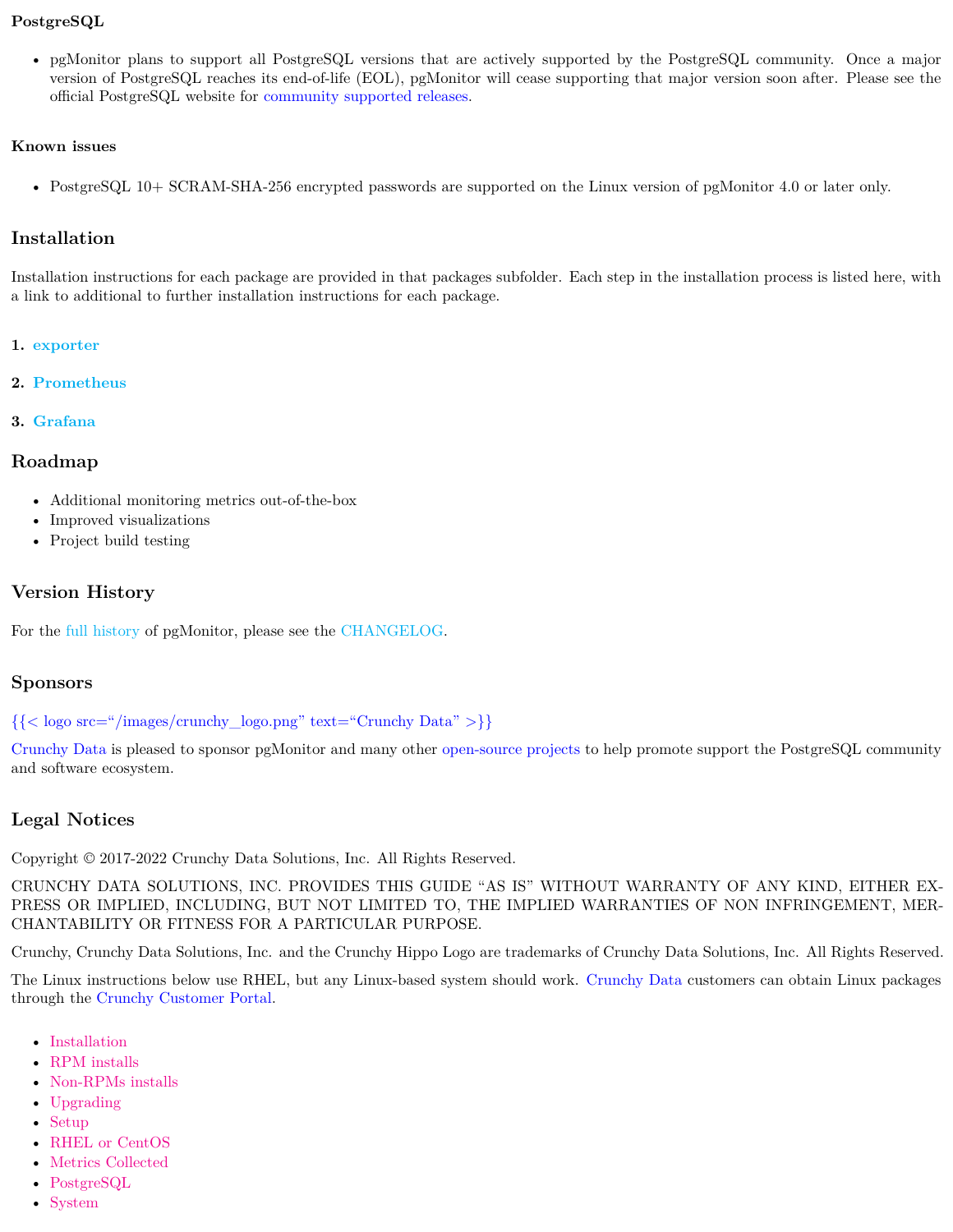# <span id="page-5-0"></span>**Installation**

## <span id="page-5-1"></span>**RPM installs**

The following RPM packages are available to [Crunchy Data](https://www.crunchydata.com) customers through the [Crunchy Customer Portal.](https://access.crunchydata.com/) *After installing via these packages, continue reading at the [Setup](#page-17-0) section.*

| Package Name                      | Description                                                                                        |
|-----------------------------------|----------------------------------------------------------------------------------------------------|
| blackbox_exporter                 | Package for the blackbox_exporter                                                                  |
| node_exporter                     | Base package for node exporter                                                                     |
| pg_bloat_check                    | Package for pg_bloat_check script                                                                  |
| pgbouncer_fdw                     | Package for the pgbouncer_fdw extension                                                            |
| pgmonitor-node_exporter-extras    | Crunchy-optimized configurations for node_exporter                                                 |
| pgmonitor-pg-common               | Package containing postgres_exporter items common for all versions of PostgreSQL                   |
| $pg$ monitor-pg $\#$ $\#$ -extras | Crunchy-optimized configurations for postgres_exporter. Note that each major version of PostgreSQL |
| postgres_exporter                 | Base package for postgres_exporter                                                                 |

#### **Available Packages**

#### <span id="page-5-2"></span>**Non-RPM installs**

For non-package installations on Linux, applications can be downloaded from their respective repositories:

| Application       | Source Repository                                         |
|-------------------|-----------------------------------------------------------|
| blackbox exporter | https://github.com/prometheus/blackbox_exporter           |
| node_exporter     | https://github.com/prometheus/node_exporter               |
| pg_bloat_check    | https://github.com/keithf4/pg bloat check                 |
| pgbouncer fdw     | https://github.com/CrunchyData/pgbouncer_fdw              |
| postgres_exporter | https://github.com/prometheus-community/postgres_exporter |

**User and Configuration Directory Installation** You will need to create a user named  $\{\langle \langle \text{shell} \rangle \rangle\}$ ccp\_monitoring $\{\langle \langle \text{shell} \rangle \rangle\}$ which you can do with the following command:

sudo useradd -m -d /var/lib/ccp\_monitoring ccp\_monitoring

**Configuration File Installation** All executables installed via the above releases are expected to be in the  $({\{\langle \text{shell}\rangle\}})/\text{usr/bin}({\{\langle \text{cl}\rangle\}})/\text{usr}({\{\langle \text{cl}\rangle\}})$  $\{\text{shell} \geq \}$  directory. A base node exporter systemd file is expected to be in place already. An example one can be found here:

https://github.com/lest/prometheus-rpm/tree/master/node\_exporter

A base blackbox\_exporter systemd file is also expected to be in place. No examples are currently available.

The files contained in this repository are assumed to be installed in the following locations with the following names. In the instructions below, you should replace a double-hash (##) with the two-digit major version of PostgreSQL you are running (ex: 95, 96, 10, etc.).

**node\_exporter** The {{\lamp{\lamp{simulate}}}}\text{\lamp{simulate}}}} data directory should be {{\lamp{\lamp{simulate}}}/var/lib/ccp\_monitoring/node\_exporter{\lamp{simulate}}}}  $\{\leq\leq\leq\}$  and owned by the  $\{\leq\leq\leq\}$  and  $\geq\}$  and  $\geq\}$  user. You can set it up with:

sudo install -m 0700 -o ccp\_monitoring -g ccp\_monitoring -d /var/lib/ccp\_monitoring/node\_exporter

The following pgMonitor configuration files should be placed according to the following mapping:

| pgmonitor Configuration File                                                                                                       | System Location |  |
|------------------------------------------------------------------------------------------------------------------------------------|-----------------|--|
| node exporter/linux/crunchy-node-exporter-service-rhel.conf /etc/systemd/system/node exporter.service.d/crunchy-node-exporter-serv |                 |  |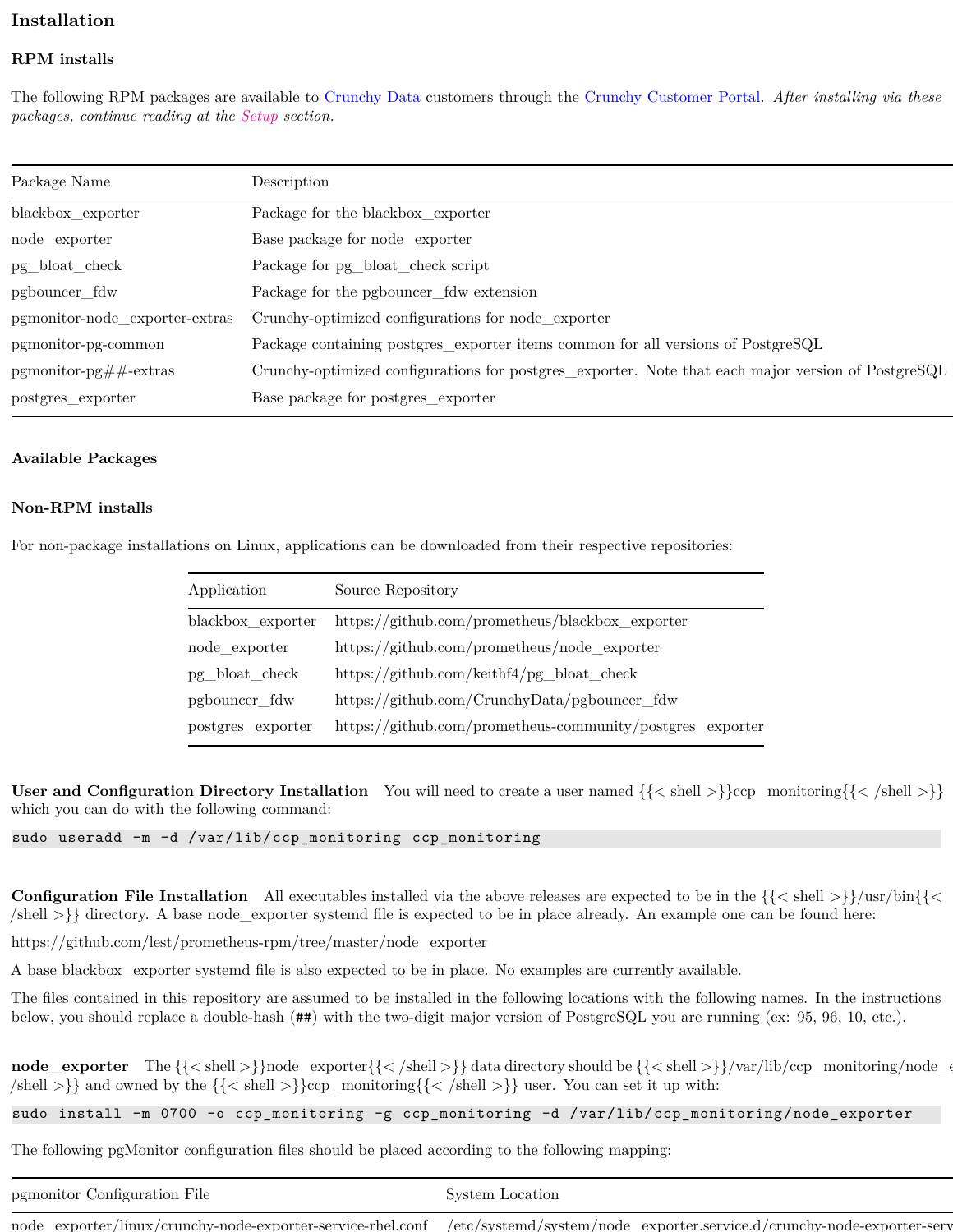| pgmonitor Configuration File                | System Location                 |
|---------------------------------------------|---------------------------------|
| node_exporter/linux/sysconfig.node_exporter | $/etc$ /sysconfig/node_exporter |

**postgres\_exporter** The following pgMonitor configuration files should be placed according to the following mapping:

| pgMonitor Configuration File   System Location   $\vert$<br>postgres_exporter/common/pg##/setup.sql                                                                                                                              |
|----------------------------------------------------------------------------------------------------------------------------------------------------------------------------------------------------------------------------------|
| $-\text{etc}/\text{postgres\_exporter}/\# \#/\text{setup.sql}$   $\text{postgres\_exporter}/\text{common}/\text{pg} \# \#/\text{queries}. \text{yml}$ / $-\text{etc}/\text{postgres\_exporter}/\# \#/\text{queries}. \text{yml}$ |
| postgres_exporter/common/queries.yml /<br>/ /etc/postgres_exporter/##/queries.yml     postgres_exporter/linux/crontab.txt                                                                                                        |
| $/etc/postgres\_exporter/\# \#/crontab.txt$  <br>postgres_exporter/linux/crunchy_postgres_exporter@.service   /usr/lib/systemd/sys-                                                                                              |
| postgres_exporter/linux/pg##/sysconfig.postgres_exporter_pg##   /etc/syscon-<br>tem/crunchy_postgres_exporter@.service                                                                                                           |
| $fig/postgres\_exporter\_pg##$     postgres_exporter/linux/pg##/sysconfig.postgres_exporter_pg##perdb   /etc/sysconfig/post-                                                                                                     |
| gres_exporter_pg##perdb  postgres_exporter/linux/queries_.yml /etc/postgres_exporter/##/queries_.yml  postgres_exporter/linu                                                                                                     |
| info.sh   /usr/bin/pgbackrest-info.sh     postgres_exporter/linux/pgmonitor.conf   /etc/pgmonitor.conf (multi-backrest-repository/container                                                                                      |
| environment only) $\vert$                                                                                                                                                                                                        |
|                                                                                                                                                                                                                                  |

**blackbox\_exporter** The following pgMonitor configuration files should be placed according to the following mapping:

| pgMonitor Configuration File                                                          | System Location                             |
|---------------------------------------------------------------------------------------|---------------------------------------------|
| blackbox exporter/common/blackbox exporter.sysconfig /etc/sysconfig/blackbox exporter |                                             |
| blackbox_exporter/common/crunchy-blackbox.yml                                         | /etc/blackbox exporter/crunchy-blackbox.yml |

# <span id="page-6-0"></span>**Upgrading**

• See the [CHANGELOG](#page-0-0) for full details on both major & minor version upgrades.

# <span id="page-6-1"></span>**Setup**

## <span id="page-6-2"></span>**Setup on RHEL or CentOS**

**Service Configuration** The following files contain defaults that should enable the exporters to run effectively on your system for the purposes of using pgMonitor. Please take some time to review them.

If you need to modify them, see the notes in the files for more details and recommendations:  $-\{\{\text{shell}\}\}/\text{etc}/\text{system}/\text{node\_expor}$ node-exporter-service-rhel{{< /shell >}} - {{< shell >}}/etc/sysconfig/node\_exporter{{< /shell >}} - {{< shell >}}/etc/sysconfig/ postgres\_exporter\_pg##{{< /shell >}} - {{< shell >}}/etc/sysconfig/postgres\_exporter\_pg##*per*db{{< /shell >}}

Note that {{< shell >}}/etc/sysconfig/postgres\_exporter\_pg##{{< /shell >}} & {{< shell >}}postgres\_exporter\_pg##*per*db{{< /shell >}} are the default sysconfig files for monitoring the database running on the local socket at /var/run/postgresql and connect to the "postgres" database. If you've installed the pgMonitor setup to a different database, modify these files accordingly or make new ones. If you make new ones, ensure the service name you enable references this file (see the Enable Services section below ).

## **Database Configuration**

**General Configuration** First, make sure you have installed the PostgreSQL contrib modules. You can install them with the following command:

sudo yum install postgresql*##-contrib*

Where  $#$  corresponds to your current PostgreSQL version. For PostgreSQL 13 this would be:

sudo yum install postgresql13 -contrib

You will need to modify your  $\{\langle \text{shell}\rangle\}$  postgresql.conf $\{\langle \text{shell}\rangle\}$  configuration file to tell PostgreSQL to load shared libraries. In the default setup, this file can be found at  $\{\langle \rangle\}$  shell  $>\}\$ /var/lib/pgsql/##/data/postgresql.conf $\{\langle \rangle\}$ shell  $>\}$ .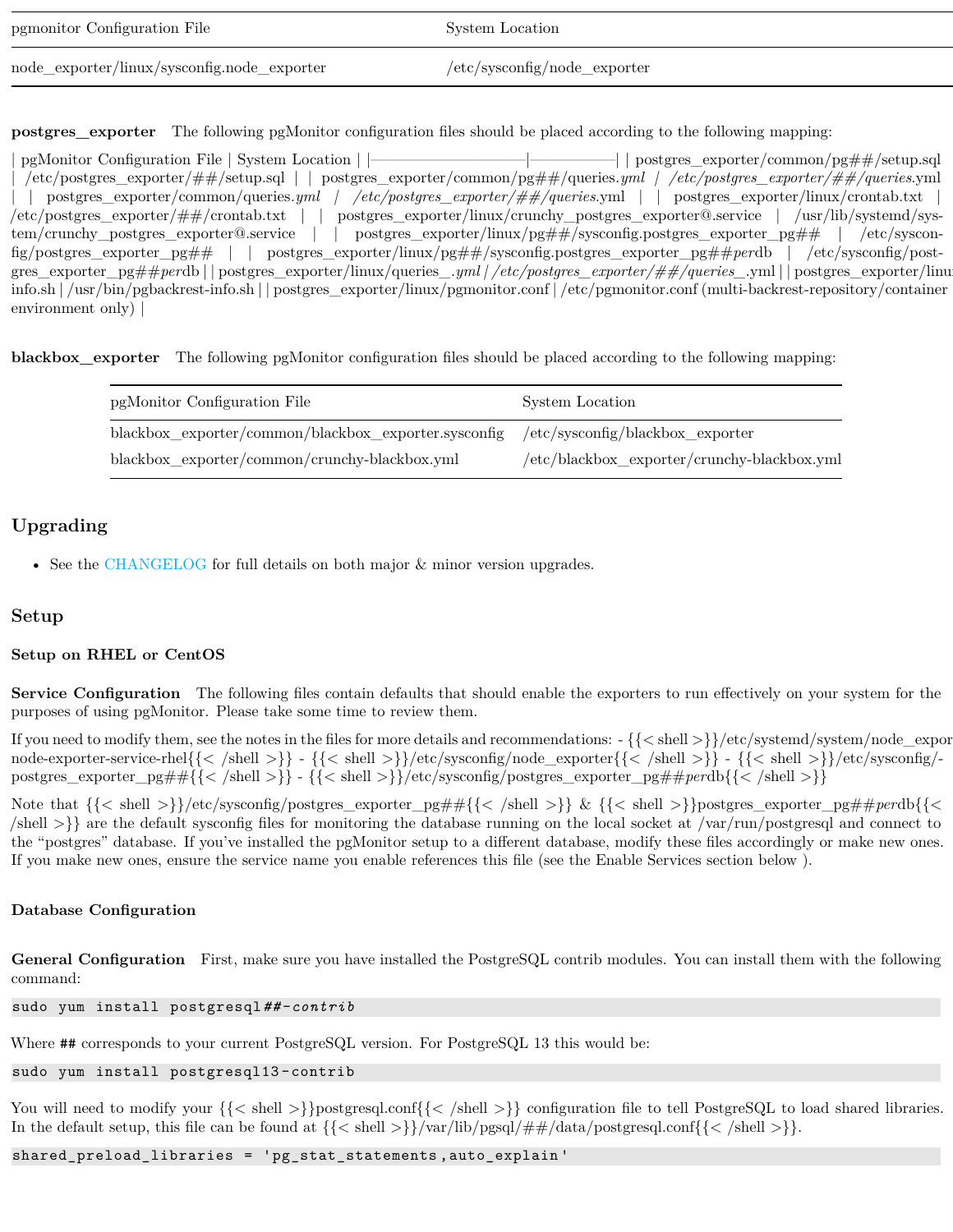You will need to restart your PostgreSQL instance for the change to take effect. pgMonitor has optional metrics that can be collected via pg\_stat\_statements. auto\_explain does not do anything to your database without further configuration. But even if neither of these extensions are initially used, they are very good to have enabled here by default for when they may be needed in the future.

The following statement only needs to be run on the "global" database, typically the "postgres" database. If you want the pg\_stat\_statements view to be visible in other databases, this statement must be run there as well.

#### **CREATE** EXTENSION pg\_stat\_statements;

| Query File            | Description                                                                                                                           |
|-----------------------|---------------------------------------------------------------------------------------------------------------------------------------|
| setup.sql             | Creates Monitoring Setupe with numbersing grants. Creates all necessary database objects (function                                    |
| queries_bloat.yml     | postgres_exporter query file to allow bloat monitoring.                                                                               |
| queries_global.yml    | postgres_exporter query file with minimal recommended queries that are common across all PG version                                   |
| queries_per_db.yml    | postgres_exporter query file with queries that gather per databse stats. WARNING: If your database                                    |
| queries_general.yml   | postgres_exporter query file for queries that are specific to the version of PostgreSQL that is being me                              |
| queries_backrest.yml  | postgres_exporter query file for monitoring pgBackRest backup status. By default, new backrest data                                   |
| queries_pgbouncer.yml | postgres_exporter query file for monitoring pgbouncer.                                                                                |
|                       | queries_pg_stat_statements.yml postgres_exporter query file for specific pg_stat_statements metrics that are most useful for monitori |

By default, there are two postgres\_exporter services expected to be running as of pgMonitor 4.0 and higher. One connects to the default {{< shell >}}postgres{{< /shell >}} database that most postgresql instances come with and is meant for collecting global metrics that are the same on all databases in the instance (connection/replication statistics, etc). This service uses the sysconfig file  $\{\langle\}\rangle$  shell >}}postgres\_exporter\_pg##{{< /shell >}}. Connect to this database and run the setup.sql script to install the required database objects for pgMonitor.

The second postgres\_exporter service is used to collect per-database metrics and uses the sysconfig file  $\{\langle\langle\ \rangle\}$ postgres\_exporter\_pg##perdb{{< /shell >}}. By default it is set to also connect to the {{< shell >}}postgres{{< /shell >}} database, but you can add as many additional connection strings to this service for each individual database that you want metrics for. Per-db metrics include things like table/index statistics and bloat. See the section below for monitorig multiple databases for how to do this.

Note that your pg\_hba.conf will have to be configured to allow the  $\{\langle \langle \text{shell } \rangle \rangle\}$ ccp\_monitoring{ $\{\langle \langle \text{shell } \rangle \rangle\}$  system user to connect as the  $\{\langle \leq \text{shell}\rangle\}$ ccp\_monitoring $\{\langle \leq \text{shell}\rangle\}$  role to any database in the instance. As of version 4.0 of pg\_monitor, the postgres\_exporter service is set by default to connect via local socket, so passwordless local peer authentication is the expected default. If password-based authentication is required, we recommend using SCRAM authentication, which is supported as of version 0.7.x of postgres\_exporter. See our blog post for more information on SCRAM - https://info.crunchydata.com/blog/how-to-upgrade-postgresqlpasswords-to-scram

postgres\_exporter only takes a single yaml file as an argument for custom queries, so this requires concatenating the relevant files together. The sysconfig files for the service help with this concatenation task and define the variable  $\{\{\langle \text{vam} \rangle\}\}$ QUERY\_FILE\_LIST $\{\{\langle \text{vam} \rangle\}\}$  $\{\geq\}\}.$  Set this variable to a space delimited list of the full path names to all files that contain queries you want to be in the single file that postgres\_exporter uses.

For example, to use just the common queries for PostgreSQL 12 modify the relevant sysconfig file as follows:

```
QUERY_FILE_LIST="/etc/postgres_exporter/12/queries_global.yml
   /etc/postgres_exporter/12/queries_general.yml"
```
As an another example, to include queries for PostgreSQL 13 as well as pgBackRest, modify the relevant sysconfig file as follows:

```
QUERY_FILE_LIST="/etc/postgres_exporter/13/queries_global.yml
   /etc/postgres_exporter/13/queries_general.yml /etc/postgres_exporter/13/queries_backrest.yml"
```
For replica servers, the setup is the same except that the setup.sql file does not need to be run since writes cannot be done there and it was already run on the primary.

**Access Control: GRANT statements** The  $\{\langle \in \text{shell } \rangle \}$ ccp\_monitoring $\{\langle \in \text{shell } \rangle \}$  database role (created by running the "setup.sql" file above) must be allowed to connect to all databases in the cluster. Note that by default, all users are granted CONNECT on all new databases, so this step can likely be skipped. Otherwise, run the following command to generate the necessary GRANT statements:

```
SELECT 'GRANT CONNECT ON DATABASE "' || datname || '" TO ccp_monitoring;'
FROM pg_database
WHERE datallowconn = true;
```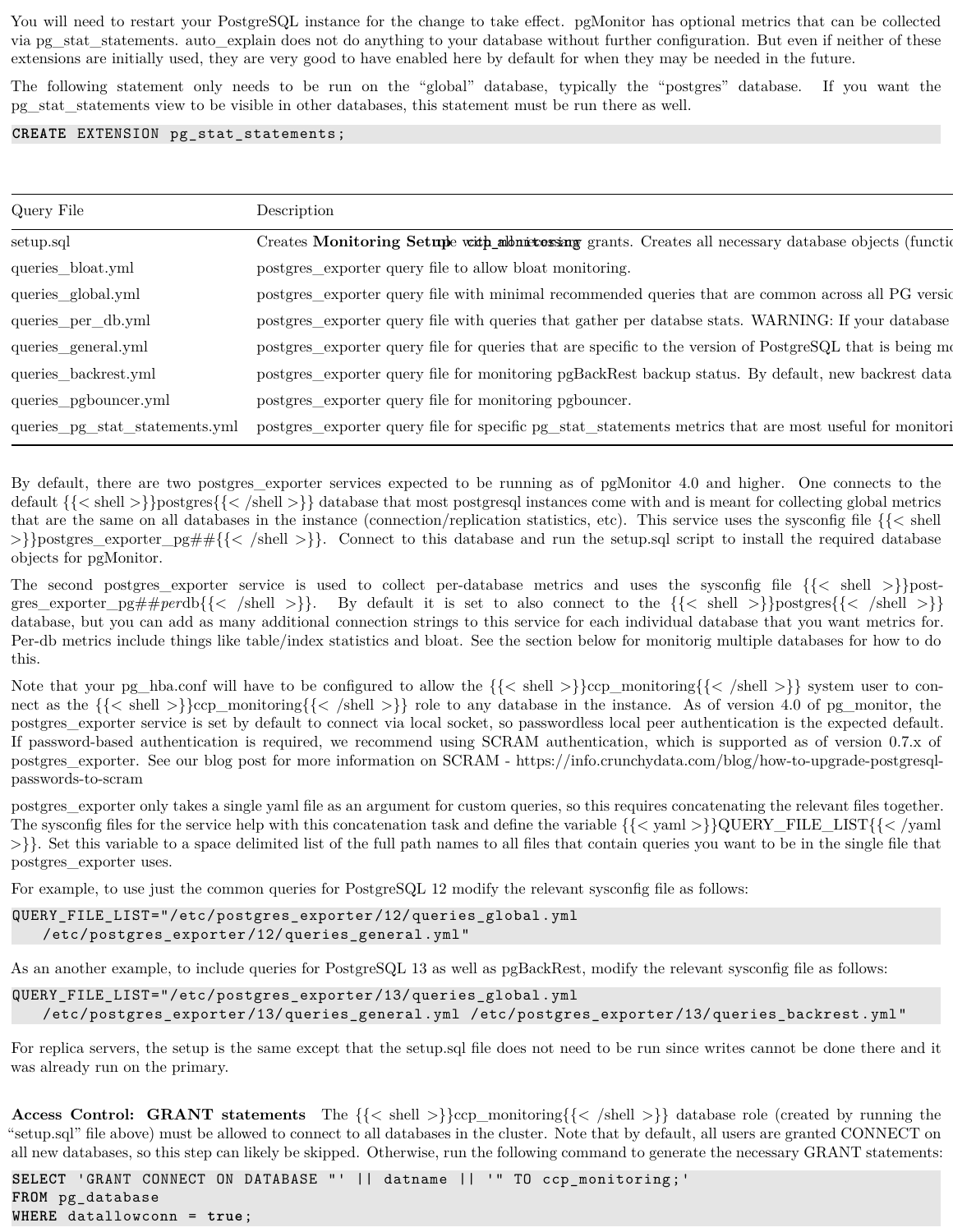This should generate one or more statements similar to the following:

#### **GRANT CONNECT ON** DATABASE "postgres" TO ccp\_monitoring;

Run these grant statements to then allow monitoring to connect.

**Bloat setup** Run the script on the specific database(s) you will be monitoring for bloat in the cluster. See the note below, or in crontab.txt, concerning a superuser requirement for using this script.

psql -d postgres -c "CREATE EXTENSION pgstattuple;" /usr/bin/pg\_bloat\_check.py -c "host=localhost dbname=postgres user=postgres" --create\_stats\_table psql -d postgres -c "GRANT SELECT ,INSERT ,UPDATE ,DELETE ,TRUNCATE ON bloat\_indexes , bloat\_stats , bloat\_tables TO ccp\_monitoring;"

The  $\{\langle \text{shell }\rangle\}/\langle \text{etc}/\text{postgres\_expert}/\# \neq /\text{contab.txt}\{\langle \text{shell }\rangle\}\}\$ file is meant to be a guide for how you setup the  $\{\langle \text{shell }\rangle\}\$ >}}ccp\_monitoring{{< /shell >}} *crontab*. You should modify crontab entries to schedule your bloat check for off-peak hours. This script is meant to be run at most, once a week. Once a month is usually good enough for most databases as long as the results are acted upon quickly.

{{< note >}}The script requires being run by a database superuser by default since it must be able to run a scan on every table. If you'd like to not run it as a superuser, you will have to create a new role that has read permissions on all tables in all schemas that are to be monitored for bloat. You can then change the user in the connection string option to the script.  $\{\langle\langle\rangle\rangle\}$ 

**Blackbox Exporter** The configuration file for the blackbox\_exporter provided by pgMonitor ( $\{\{\text{< shell >}\}\$ /etc/blackbox\_exporter/crun blackbox.yml{ $\{\langle \rangle\}$ }} provides a probe for monitoring any IPv4 TCP port status. The actual target and port being monitored are controlled via the Prometheus target configuration system. Please see the pgMonitor Prometheus documentation for further details. If any additional Blackbox probes are desired, please see the upstream documentation.

**PGBouncer** In order to monitor pgbouncer with pgMonitor, the pgbouncer\_fdw maintained by CrunchyData is required. Please see its repository for full installation instructions. A package for this is available for Crunchy customers.

https://github.com/CrunchyData/pgbouncer\_fdw

Once that is working, you should be able to add the  $\{\langle \rangle \}$  shell  $\{\langle \rangle \}$  and  $\{\langle \rangle \}$  file to the  $\{\langle \rangle \}$  file to the  $\{\langle \rangle \}$ >}}QUERY\_FILE\_LIST{{< /shell >}} for the exporter that is monitoring the database where the FDW was installed.

```
sudo systemctl enable node_exporter
sudo systemctl start node_exporter
sudo systemctl status node_exporter
```
If you've installed the blackbox exporter:

sudo systemctl enable blackbox\_exporter sudo systemctl start blackbox\_exporter sudo systemctl status blackbox\_exporter

To most easily allow the use of multiple postgres exporters, running multiple major versions of PostgreSQL, and to avoid maintaining many similar service files, a systemd template service file is used. The name of the sysconfig EnvironmentFile to be used by the service is passed as the value after the "@" and before ".service" in the service name. The default exporter's sysconfig file is named "postgres\_exporter\_pg##" and tied to the major version of postgres that it was installed for. A similar EnvironmentFile exists for the per-db service. Be sure to replace the  $\#\#$  in the below commands first!

```
sudo systemctl enable crunchy -postgres -exporter@postgres_exporter_pg##
sudo systemctl start crunchy -postgres -exporter@postgres_exporter_pg##
sudo systemctl status crunchy -postgres -exporter@postgres_exporter_pg##
sudo systemctl enable crunchy -postgres -exporter@postgres_exporter_pg##_per_db
sudo systemctl start crunchy -postgres -exporter@postgres_exporter_pg##_per_db
sudo systemctl status crunchy -postgres -exporter@postgres_exporter_pg##_per_db
```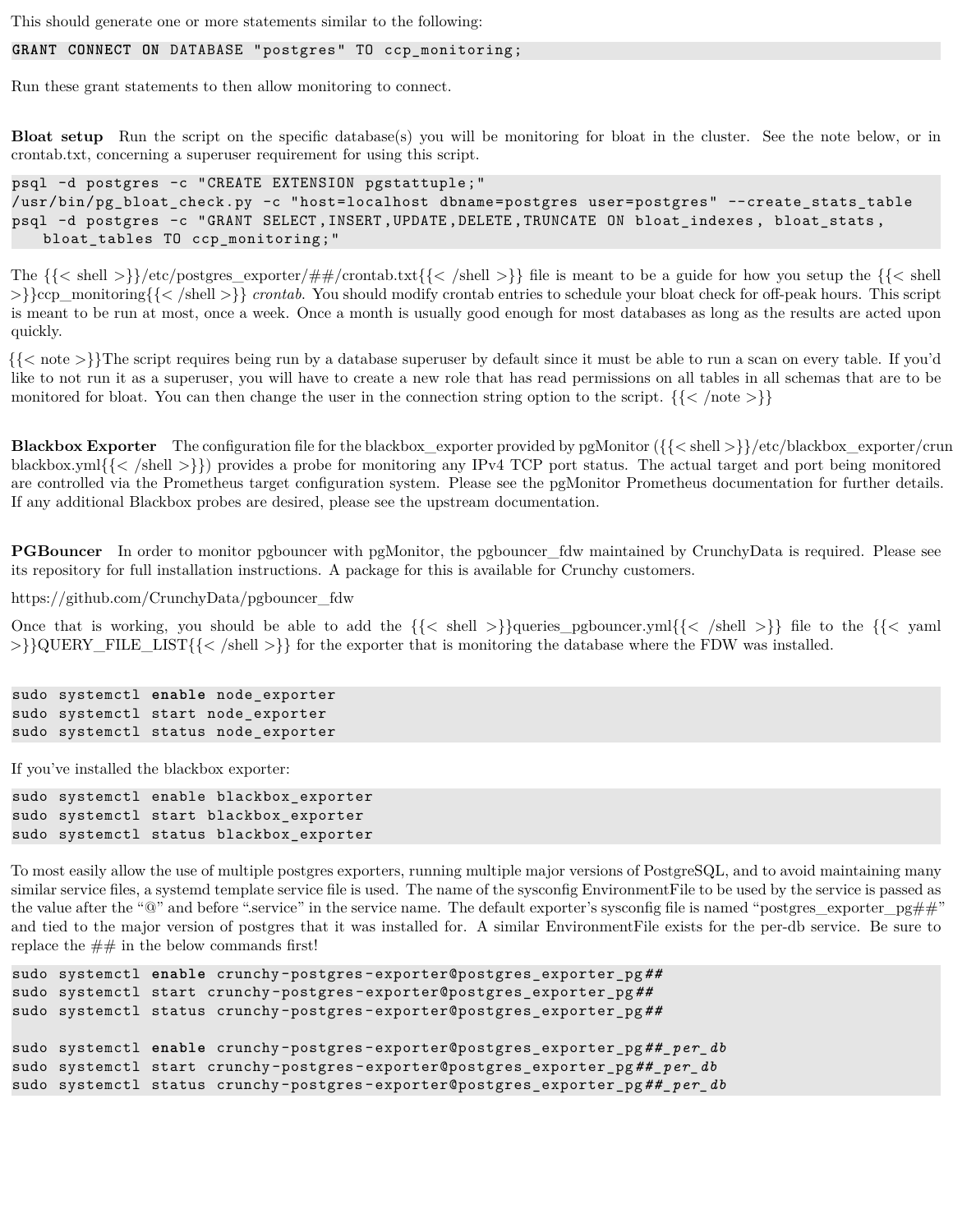#### <span id="page-9-0"></span>**Monitoring multiple databases and/or running multiple postgres exporters (RHEL / CentOS)**

Certain metrics are not cluster-wide, so multiple exporters must be run to collect all relevant metrics. As of v0.5.x of postgres\_exporter, a single service can connect to multiple databases. As long as you're using the same custom query file for all of those databases, only one additional exporter service is required and this comes with pgMonitor 4.0 and above by default. The  $\{\{\langle\}\$ shell  $\rangle\}$ queries\_per\_db.yml{ $\{\langle\}\$  $\{\text{shell} > \}\}$  file contains these queries and the secondary exporter can use this file to collect those metrics and avoid duplicating cluster-wide metrics. Note that some other metrics are per database as well (Ex. bloat). You can then define multiple targets for that one job in Prometheus so that all the metrics are collected together for a single database instance. Note that the "setup.sql" file does not need to be run on these additional databases if using the queries that pgMonitor comes with.

pgMonitor provides and recommends an example sysconfig file for this per-db exporter: {{< shell >}}sysconfig.postgres\_exporter\_pg##*per*db{{< /shell >}}. If you'd like to create additional exporter services for different query files, just copy the existing ones and modify the relevant lines, mainly the port, database name, and query file. The below example shows connecting to 3 databases in the same instance to collect their per-db metrics: postgres, mydb1, and mydb2.

```
OPT="--web.listen -address=0.0.0.0:9188
```

```
--extend.query -path=/etc/postgres_exporter/11/queries_per_db.yml"
DATA_SOURCE_NAME="postgresql:///postgres?host=/var/run/postgresql/&user=ccp_monitoring&sslmode=disabl
```
As was done with the exporter service that is collecting the global metrics, also modify the {{< yaml >}}QUERY\_LIST\_FILE{{< /yaml >}} in the new sysconfig file to only collect per-db metrics

```
QUERY_FILE_LIST="/etc/postgres_exporter/11/queries_per_db.yml"
```
Since a systemd template is used for the postgres\_exporter services, all you need to do is pass the sysconfig file name as part of the new service name.

```
sudo systemctl enable crunchy -postgres -exporter@postgres_exporter_pg11_per_db
sudo systemctl start cruncy -postgres -exporter@postgres_exporter_pg11_per_db
sudo systemctl status crunchy -postgres -exporter@postgres_exporter_pg11_per_db
```
Lastly, update the Prometheus auto.d target file to include the new exporter in the same job you already had running for this system

## <span id="page-9-1"></span>**Metrics Collected**

The metrics collected by our exporters are outlined below.

#### <span id="page-9-2"></span>**PostgreSQL**

PostgreSQL metrics are collected by the [postgres\\_exporter](https://github.com/wrouesnel/postgres_exporter). pgMonitor uses custom queries for its PG metrics. The default metrics that postgres\_exporter comes with are all disabled except for the pg\_up metric.

General Metrics  $pg\_up$  - Database is up and connectable by metric collector. This is the only metrics that comes with postgres\_exporter that is currently used

**Common Metrics** Metrics contained in the queries\_common.yml file. These metrics are common to all versions of PostgreSQL and are recommended as a minimum default for the global exporter.

- *ccp\_archive\_command\_status\_seconds\_since\_last\_fail* Seconds since the last archive\_command run failed. If zero, the archive command is succeeding without error.
- *ccp\_database\_size\_bytes* Total size of each database in PostgreSQL instance
- *ccp\_is\_in\_recovery\_status* Current value of the pg\_is\_in\_recovery() function expressed as 2 for true (instance is a replica) and 1 for false (instance is a primary)
- *ccp\_locks\_count* Count of active lock types per database
- *ccp\_pg\_settings\_checksum\_status* Value of checksum monitioring status for pg\_catalog.pg\_settings (postgresql.conf). 0 = valid config. 1 = settings changed. Settings history is available for review in the table monitor.pg\_settings\_checksum. To reset current config to valid after alert, run monitor.pg\_settings\_checksum\_set\_valid(). Note this will clear the history table.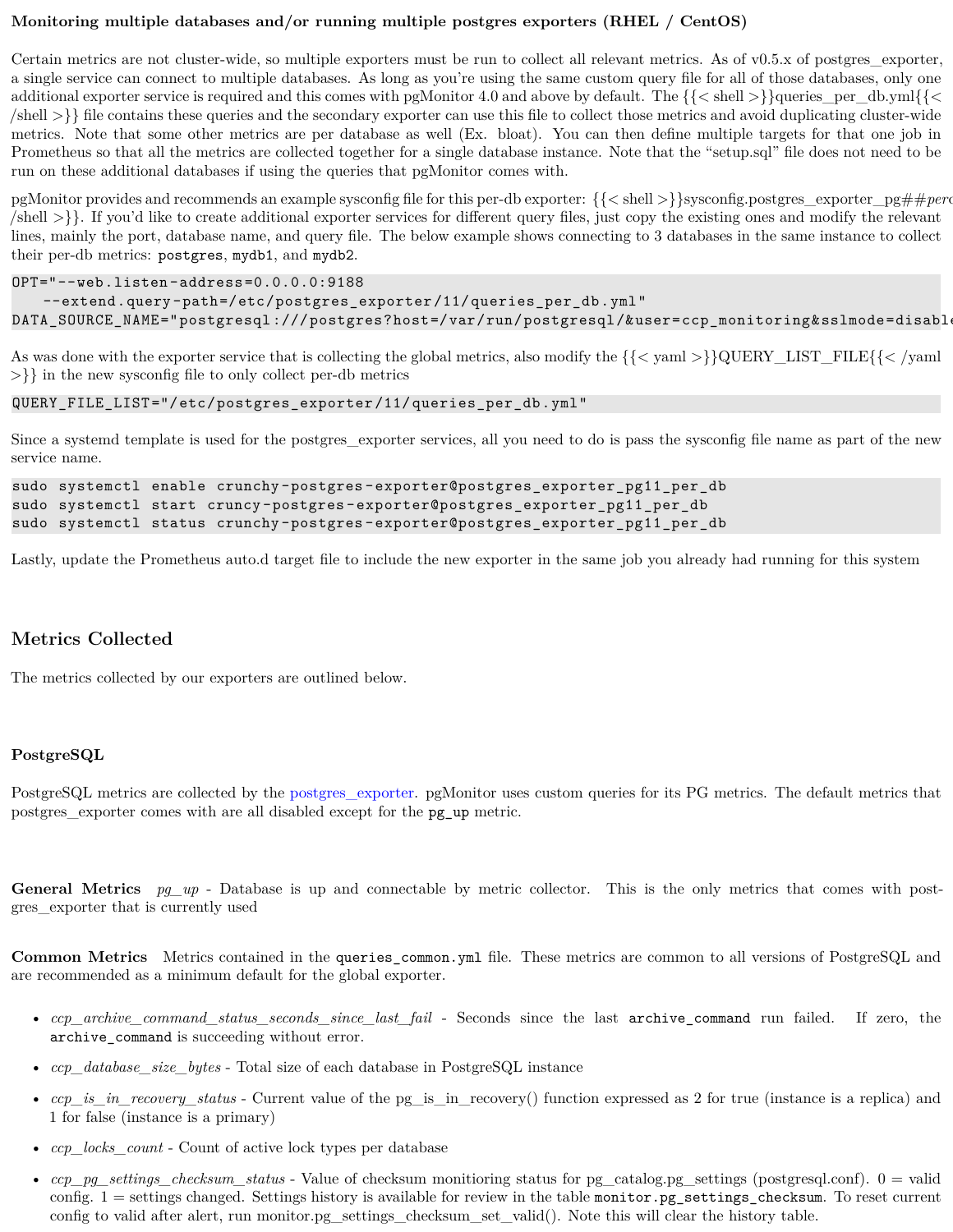- *ccp\_postmaster\_uptime\_seconds* Time interval in seconds since PostgreSQL database was last restarted
- *ccp\_postgresql\_version\_current* Version of PostgreSQL that this exporter is monitoring. Value is the 6 digit integer returned by the server version num PostgreSQL configuration variable to allow easy monitoring for version changes.
- *ccp* sequence exhaustion count Checks for any sequences that may be close to exhaustion (by default greater than 75% usage). Note this checks the sequences themselves, not the values contained in the columns that use said sequences. Function monitor.sequence status() can provide more details if run directly on database instance.
- *ccp\_settings\_pending\_restart\_count* Number of settings from pg\_settings catalog in a pending\_restart state. This value is from the similarly named column found in pg\_catalog.pg\_settings.

The meaning of the following ccp\_transaction\_wraparound metrics, and how to manage when they are triggered, is covered more extensively in this blog post: https://info.crunchydata.com/blog/managing-transaction-id-wraparound-in-postgresql

- *ccp\_transaction\_wraparound\_percent\_towards\_emergency\_autovac* Recommended thresholds set to 75%/95% when first evaluating vacuum settings on new systems. Once those have been reviewed and at least one instance-wide vacuum has been run, recommend thresholds of 110%/125%. Alerting above 100% for extended periods of time means that autovacuum is not able to keep up with current transaction rate and needs further tuning.
- *ccp\_transaction\_wraparound\_percent\_towards\_wraparound* Recommend thresholds set to 50%/75%. If any of these thresholds is tripped, current vacuum settings must be evaluated and tuned ASAP. If critical threshold is reached, it is vitally important that vacuum be run on tables with old transaction IDs to avoid the cluster being forced to shut down and only be able to run in single user mode.

The following ccp\_stat\_bgwriter metrics are statistics collected from the [pg\\_stat\\_bgwriter](https://www.postgresql.org/docs/current/monitoring-stats.html#PG-STAT-BGWRITER-VIEW) view for monitoring performance. These metrics cover important performance information about flushing data out to disk. Please see the documentation for further details on these metrics.

- *ccp\_stat\_bgwriter\_buffers\_alloc*
- *ccp\_stat\_bgwriter\_buffers\_backend*
- *ccp\_stat\_bgwriter\_buffers\_backend\_fsync*
- *ccp\_stat\_bgwriter\_buffers\_checkpoint*
- *ccp\_stat\_bgwriter\_buffers\_clean*

The following ccp\_stat\_database\_\* metrics are statistics collected from the [pg\\_stat\\_database](https://www.postgresql.org/docs/current/monitoring-stats.html#PG-STAT-DATABASE-VIEW) view.

- *ccp\_stat\_database\_blks\_hit*
- *ccp\_stat\_database\_blks\_read*
- *ccp\_stat\_database\_conflicts*
- *ccp\_stat\_database\_deadlocks*
- *ccp\_stat\_database\_tup\_deleted*
- *ccp\_stat\_database\_tup\_fetched*
- *ccp\_stat\_database\_tup\_inserted*
- *ccp\_stat\_database\_tup\_returned*
- *ccp\_stat\_database\_tup\_updated*
- *ccp\_stat\_database\_xact\_commit*
- *ccp\_stat\_database\_xact\_rollback*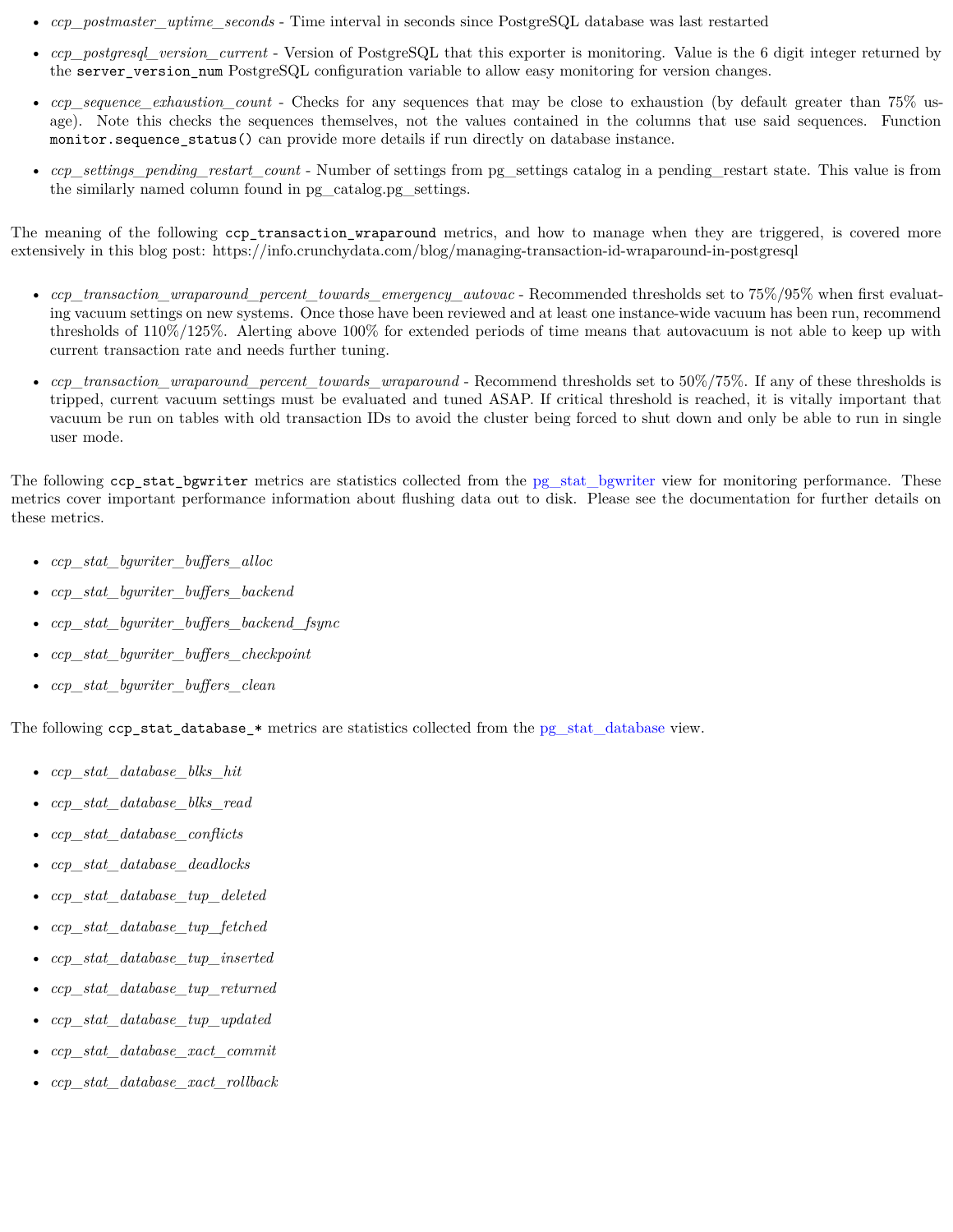**PostgreSQL Version Specific Metrics** The following metrics either require special considerations when monitoring specific versions of PostgreSQL, or are only available for specific versions. These metrics are found in the queries  $pg##$ , yml files, where  $##$  is the major version of PG. Unless otherwise noted, the below metrics are available for all versions of PG. These metrics are recommend as a minimum default for the global exporter.

- *ccp\_connection\_stats\_active* Count of active connections
- *ccp\_connection\_stats\_idle* Count of idle connections
- *ccp\_connection\_stats\_idle\_in\_txn* Count of idle in transaction connections
- *ccp\_connection\_stats\_max\_blocked\_query\_time* Runtime of longest running query that has been blocked by a heavyweight lock
- *ccp\_connection\_stats\_max\_connections* Current value of max\_connections for reference
- *ccp\_connection\_stats\_max\_idle\_in\_txn\_time* Runtime of longest idle in transaction (IIT) session.
- *ccp\_connection\_stats\_max\_query\_time* Runtime of longest general query (inclusive of IIT).
- *ccp\_connection\_stats\_max\_blocked\_query\_time* Runtime of the longest running query that has been blocked by a heavyweight lock
- *ccp\_replication\_lag\_replay\_time* Time since a replica received and replayed a WAL file; only shown on replica instances. Note that this is not the main way to determine if a replica is behind its primary. This metric only monitors the time since the replica replayed the WAL vs when it was received. It also does not monitor when a WAL replay replica completely stops receiving WAL (see received\_time metric). It is a secondary metric for monitoring WAL replay on the replica itself.
- *ccp\_replication\_lag\_received\_time* Similar to *ccp\_replication\_lag\_replay\_time*, however this value always increases between replay of WAL files. Effective for monitoring that a WAL replay replica has actually received WAL files. Note this will cause false positives when used as an alert for replica lag if the primary receives no writes (which means there is no WAL to send).
- *ccp\_replication\_lag\_size\_bytes* Only provides values on instances that have attached replicas (primary, cascading replica). Tracks byte lag of every streaming replica connected to this database instance. This is the main way that replication lag is monitored. Note that if you have WAL replay only replicas, this will not be reflected here.
- *ccp\_replication\_slots\_active* Active state of given replication slot.  $1 = \text{true}$ .  $0 = \text{false}$ .
- *ccp\_replication\_slots\_retained\_bytes* The amount of WAL (in bytes) being retained for given slot.
- *ccp\_wal\_activity\_total\_size\_bytes* Current size in bytes of the WAL directory
- *ccp\_wal\_activity\_last\_5\_min\_size\_bytes* PostgreSQL 10 and later only. Current size in bytes of the last 5 minutes of WAL generation. Includes recycled WALs.
- *ccp\_pg\_hba\_checksum\_status* PostgreSQL 10 and later only. Value of checksum monitioring status for pg\_catalog.pg\_hba\_file\_rules (pg\_hba.conf).  $0 =$  valid config.  $1 =$  settings changed. Settings history is available for review in the table monitor.pg\_hba\_checksum. To reset current config to valid after alert, run monitor.pg\_hba\_checksum\_set\_valid(). Note this will clear the history table.
- *ccp\_data\_checksum\_failure\_count* PostgreSQL 12 and later only. Total number of checksum failures on this database.
- *ccp\_data\_checksum\_failure\_time\_since\_last\_failure\_seconds* PostgreSQL 12 and later only. Time interval in seconds since the last checksum failure was encountered.

**Backup Metrics** Backup monitoring only covers pgBackRest at this time. These metrics are found in the queries\_backrest.yml file. These metrics only need to be collected once per database instance so should be collected by the global postgres exporter.

- *ccp\_backrest\_last\_full\_backup\_time\_since\_completion\_seconds* Time since completion of last pgBackRest FULL backup
- *ccp\_backrest\_last\_diff\_backup\_time\_since\_completion\_seconds* Time since completion of last pgBackRest DIFFERENTIAL backup. Note that FULL backup counts as a successful DIFFERENTIAL for the given stanza.
- *ccp\_backrest\_last\_incr\_backup\_time\_since\_completion\_seconds* Time since completion of last pgBackRest INCREMENTAL backup. Note that both FULL and DIFFERENTIAL backups count as a successful INCREMENTAL for the given stanza.
- *ccp\_backrest\_last\_info\_runtime\_backup\_runtime\_seconds* Last successful runtime of each backup type (full/diff/incr).
- *ccp\_backrest\_last\_info\_repo\_backup\_size\_bytes* Actual size of only this individual backup in the pgbackrest repository
- *ccp\_backrest\_last\_info\_repo\_total\_size\_bytes* Total size of this backup in the pgbackrest repository, including all required previous backups and WAL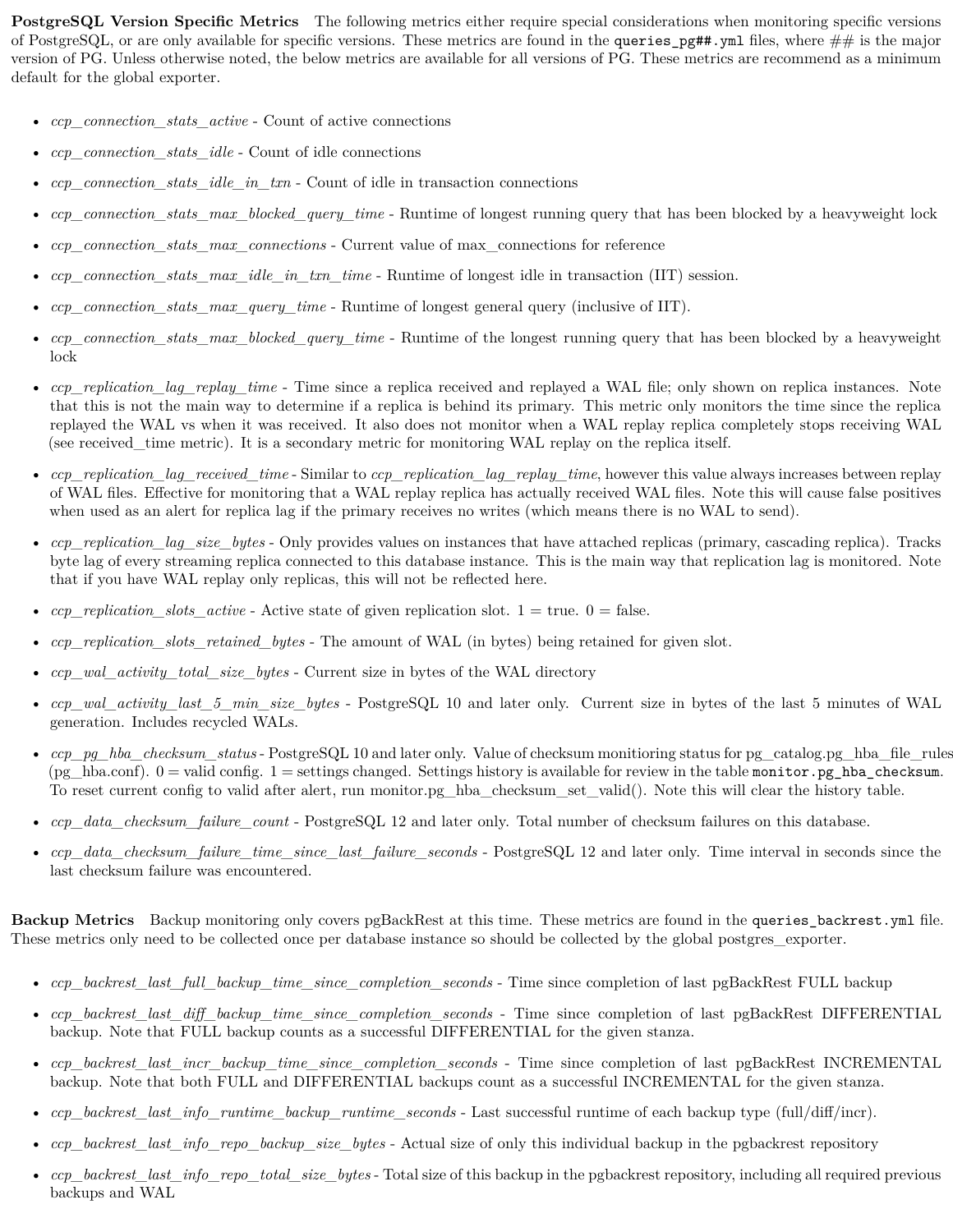**Per-Database Metrics** These are metrics that are only available on a per-database level. These metrics are found in the queries\_per\_db.yml file. These metrics are optional and recommended for the non-global, per-db postgres\_exporter. They can be included in the global exporter as well if the global database needs per-database metrics monitored. Please note that depending on the number of objects in your database, collecting these metrics can greatly increase the storage requirements for Prometheus since all of these metrics are being collected for each individual object.

• *ccp\_table\_size\_size\_bytes* - Table size inclusive of all indexes in that table

The following ccp\_stat\_user\_tables\_\* metrics are statistics collected from the [pg\\_stat\\_user\\_tables.](https://www.postgresql.org/docs/current/monitoring-stats.html#PG-STAT-ALL-TABLES-VIEW) Please see the PG documentation for descriptions of these metrics.

- *ccp\_stat\_user\_tables\_analyze\_count*
- *ccp\_stat\_user\_tables\_autoanalyze\_count*
- *ccp\_stat\_user\_tables\_autovacuum\_count*
- *ccp\_stat\_user\_tables\_n\_tup\_del*
- *ccp\_stat\_user\_tables\_n\_tup\_ins*
- *ccp\_stat\_user\_tables\_n\_tup\_upd*
- *ccp\_stat\_user\_tables\_vacuum\_count*

**Bloat Metrics** Bloat metrics are only available if the pg\_bloat\_check script has been setup to run. See instructions above. These metrics are found in the queries\_bloat.yml file. These metrics are per-database so, should be used by the per-db postgres exporter.

- *ccp\_bloat\_check\_size\_bytes* Size of object in bytes
- *ccp\_bloat\_check\_total\_wasted\_space\_bytes* Total wasted space in bytes of given object

**pgBouncer Metrics** The following metric prefixes correspond to the SHOW command views found in the [pgBouncer documentation.](https://www.pgbouncer.org/usage.html) Each column found in the SHOW view is a separate metric under the respective prefix. Ex: ccp\_pgbouncer\_pools\_client\_active corresponds to the SHOW POOLS view's client\_active column. These metrics are found in the queries\_bouncer.yml file. These metrics only need to be collected once per database instance so should be collected by the global postgres\_exporter.

- *ccp\_pgbouncer\_pools* SHOW POOLS
- *ccp\_pgbouncer\_databases* SHOW DATABASES
- *ccp\_pgbouncer\_clients* SHOW CLIENTS
- *ccp\_pgbouncer\_servers* SHOW SERVERS
- *ccp\_pgbouncer\_lists* SHOW LISTS

**pg\_stat\_statements Metrics** Collecting all per-query metrics into Prometheus could greatly increase storage requirements and heavily impact performance without sufficient resources. Therefore the metrics below give simplified numeric metrics on overall statistics and Top N queries. N can be set with the PG\_STAT\_STATEMENTS\_LIMIT variable in the exporter sysconfig file (defaults to 20). Note that the statistics for individual queries can only be reset on PG12+. Prior to that, pg\_stat\_statements must have all statistics reset to redo the top N queries. Due to privileges only available in more recent versions of PostgreSQL, collection of these metrics is only supported in PG10+.

- *ccp\_pg\_stat\_statements\_top\_max\_time\_ms* Maximum time spent in the statement in milliseconds per database/user/query for the top N queries
- *ccp\_pg\_stat\_statements\_top\_mean\_time\_ms* Average query runtime in milliseconds per database/user/query for the top N queries
- *ccp\_pg\_stat\_statements\_top\_total\_time\_ms* Total time spent in the statement in milliseconds per database/user/query for the top N queries
- *ccp\_pg\_stat\_statements\_total\_calls\_count* Total number of queries run per user/database
- *ccp\_pg\_stat\_statements\_total\_mean\_time\_ms* Mean runtime of all queries per user/database
- *ccp\_pg\_stat\_statements\_total\_row\_count* Total rows returned from all queries per user/database
- *ccp\_pg\_stat\_statements\_total\_time\_ms* Total runtime of all queries per user/database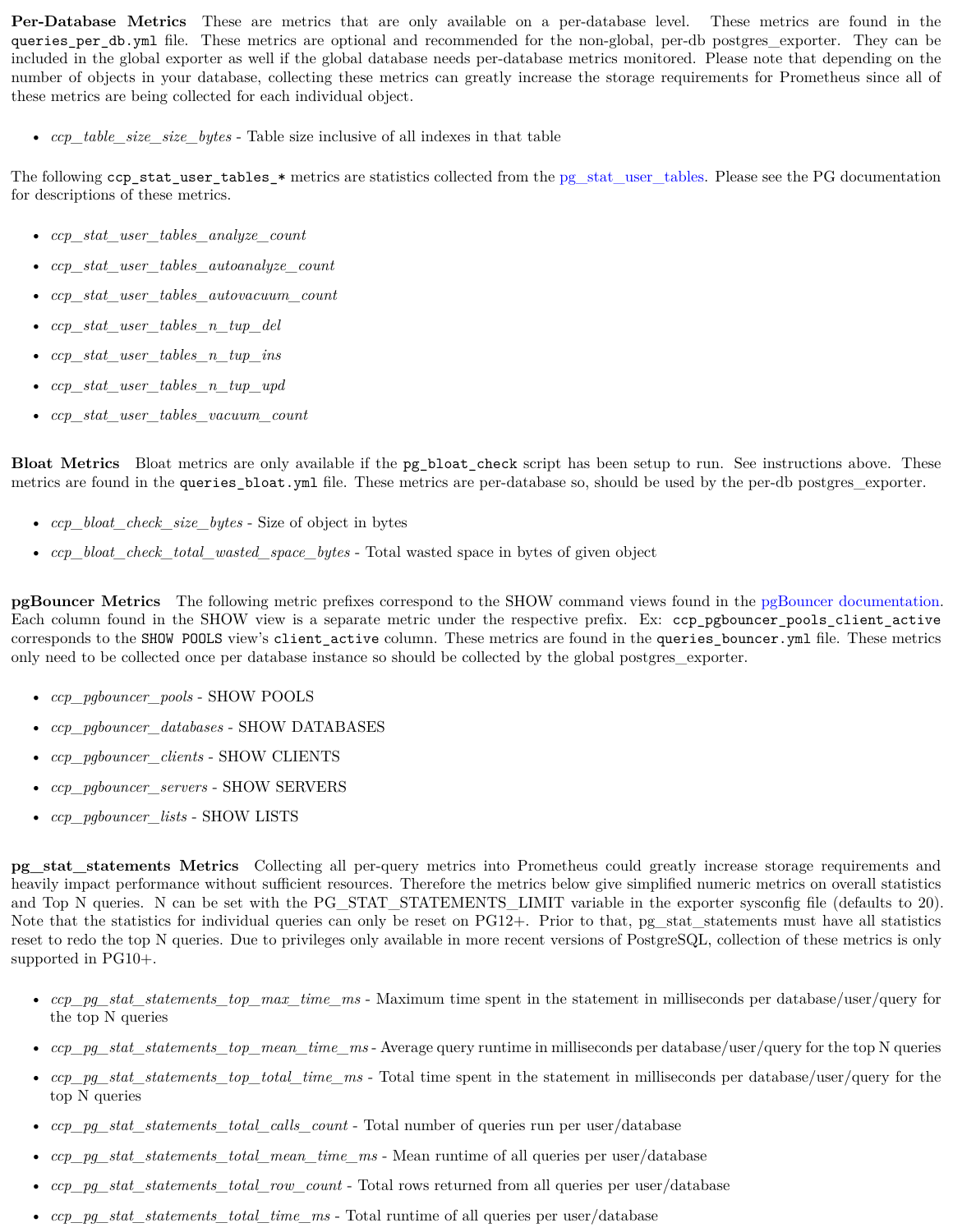#### <span id="page-13-0"></span>**System**

\*NIX Operating System metrics (Linux, BSD, etc) are collected using the [node\\_exporter](https://github.com/prometheus/node_exporter) provided by the Prometheus team. pgMonitor only collects the default metrics provided by node\_exporter, but many additional metrics are available if needed.

Prometheus can be set up on any Linux-based system, but pgMonitor currently only supports running it on RHEL/CentOS 7 or later.

- [Installation](#page-16-0)
	- **–** [RHEL / CentOS](#page-13-2)
- [Upgrading](#page-16-2)
- [Setup](#page-17-0)
	- **–** [RHEL / CentOS](#page-14-2)

#### <span id="page-13-1"></span>**Installation**

#### <span id="page-13-2"></span>**RHEL / CentOS**

**With RPM Packages** There are RPM packages available to [Crunchy Data](https://www.crunchydata.com) customers through the [Crunchy Customer Portal.](https://access.crunchydata.com/) After installing via these RPMs, you can continue reading at the [Setup](#page-17-0) section.

| Package Name                  | Description                                    |
|-------------------------------|------------------------------------------------|
| alertmanager                  | Base package for the Alertmanager              |
| prometheus2                   | Base package for Prometheus 2.x                |
| pgmonitor-alertmanager-extras | Custom Crunchy configurations for Alertmanager |
| pgmonitor-prometheus-extras   | Custom Crunchy configurations for Prometheus   |

#### **Available Packages**

**Without Crunchy Data Packages** For installations without using packages provided by Crunchy Data, we recommend using the repository maintained at https://github.com/lest/prometheus-rpm. Instructions for setup and installation are contained there. Note this only sets up the base service. The additional files and steps for pgMonitor still need to be set up as instructed below.

Or you can also download [Prometheus](https://prometheus.io/) and [Alertmanager](https://prometheus.io/docs/alerting/alertmanager/) from the original site at [https://prometheus.io/download.](https://prometheus.io/download) Note that no base service setup is provided here, just the binaries.

**Minimum Versions** pgMonitor assumes to be using at least Prometheus 2.9.x. We recommend to always use the latest minor version of Prometheus.

**User and Configuration Directory Installation** You will need to create a system user named  $\{\langle \le \text{shell} \ge \rangle\}$ ccp\_monitoring $\{\langle \le \text{hel} \ge \rangle\}$  $\{\text{shell} > \}\}$  which you can do with the following command:

sudo useradd -m -d /var/lib/ccp\_monitoring ccp\_monitoring

**Configuration File Installation** The files contained in this repository are assumed to be installed in the following locations with the following names:

Prometheus

The Prometheus data directory should be  $\{\langle \langle \text{shell } \rangle \} \rangle$  var/lib/ccp\_monitoring/prometheus $\{\langle \langle \text{shell } \rangle \} \}$  and owned by the  $\{\langle \langle \text{shell } \rangle \}$  $>\}$ ccp\_monitoring{{ $\langle$  /shell  $>\}$ } user. You can set it up with:

sudo install -d -m 0700 -u ccp\_monitoring -g ccp\_monitoring /var/lib/ccp\_monitoring/prometheus

The following pgmonitor configuration files should be placed according to the following mapping: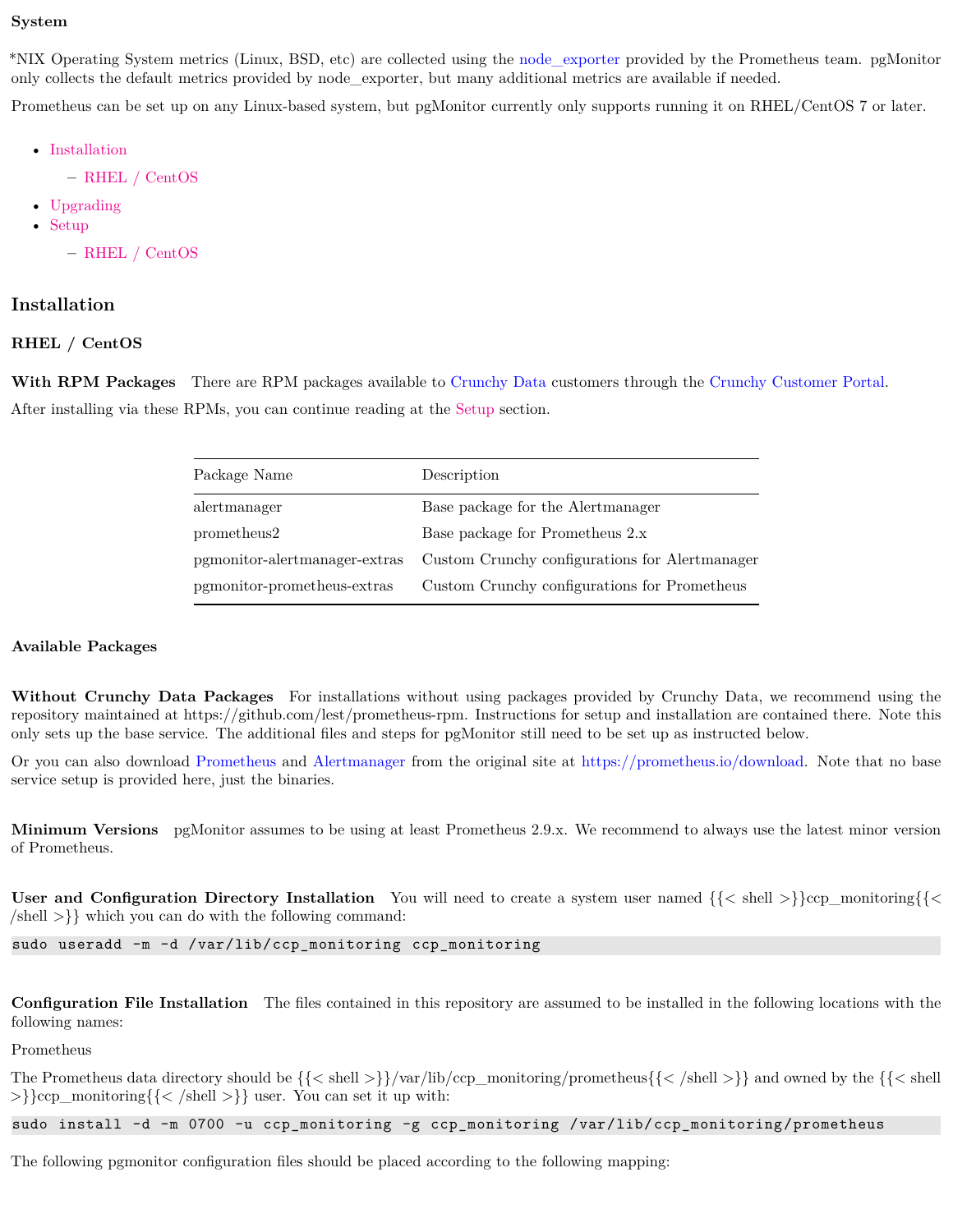| pgMonitor Configuration File                                                                                                     | System Location                                                      |
|----------------------------------------------------------------------------------------------------------------------------------|----------------------------------------------------------------------|
| prometheus/linux/crunchy-prometheus-service-rhel.conf                                                                            | $/etc/systemd/system/prometheus.service.d/crunchy-prometheus-sen$    |
| prometheus/linux/sysconfig.prometheus                                                                                            | /etc/sy <sub>sconfig</sub> /prometheus                               |
| $prometheus/linux/crunchy-prometheus.$ yml                                                                                       | $/etc/prometheus/crunchy-prometheus.\nyml$                           |
| $prometheus/linux/auto.d/*.yml.example$                                                                                          | $/etc/prometheus/auto.d/.yml. example / / prometheus/linux/alert-ru$ |
| prometheus/common/alert-rules.d/crunchy-alert-rules*.yml.example /etc/prometheus/alert-rules.d/crunchy-alert-rules-*.yml.example |                                                                      |

#### Alertmanager

The Alertmanager data directory should be /var/lib/ccp\_monitoring/alertmanager and owned by the ccp\_monitoring user. You can set it up with:

## sudo install -d -m 0700 -o ccp\_monitoring -g ccp\_monitoring /var/lib/ccp\_monitoring/alertmanager

The following pgMonitor configuration files should be placed according to the following mapping:

| pgMonitor Configuration File                                          | System Location                                                            |
|-----------------------------------------------------------------------|----------------------------------------------------------------------------|
| alertmanager/linux/crunchy-alertmanager-service-rhel.conf             | /etc/systemd/system/alertmanager.service.d/crunchy-alertmanager-service-rh |
| $\text{alternanger}/\text{linux}/\text{sysconfig}.\text{alternanger}$ | $/etc$ /sysconfig/alertmanager                                             |
| $\lambda$ alertmanager/common/crunchy-alertmanager.yml                | $/etc/prometheus/crunchy-alertmanager.yml$                                 |

#### <span id="page-14-0"></span>**Upgrading**

Please review the ChangeLog for any changes that may be relevant to your environment.

Of note, items like the alert rules and configuration files often require user edits. The packages will install newer versions of these files, but if the user has changed their contents but kept the same file name, the package will not overwrite them. Instead it will make a file with an {{< shell >}}\*.rpmnew{{< /shell >}} extension that contains the newer version of the file. These new files can be reviewed/compared to he user's file to incorporate any desired changes.

## <span id="page-14-1"></span>**Setup**

#### <span id="page-14-2"></span>**Setup on RHEL/CentOS**

**Service Configuration** The following files contain defaults that should enable Prometheus and Alertmanager to run effectively on your system for the purposes of using pgmonitor. You should take some time to review them.

If you need to modify them, see the notes in the files for more details and recommendations:

- $({\{\langle \phi_{\text{shell}} \rangle\}}$  /etc/systemd/system/prometheus.service.d/crunchy-prometheus-service-rhel.conf{{ $\{\langle \phi_{\text{shell}} \rangle\}$ }
- {{< shell >}}/etc/systemd/system/alertmanager.service.d/crunchy-alertmanager-service-rhel.conf{{< /shell >}}

The below files contain startup properties for Prometheues and Alertmanager. Please review and modify these files as you see fit:

- $\{\langle \langle \rangle \rangle \neq \langle \langle \rangle \langle \rangle \langle \rangle \langle \langle \rangle \rangle \rangle \$
- $\{\{\langle\ \ \mathrm{shell}\ \ \rangle\}\}/\text{etc/sysconfig/alternanager}\{\{\ \ \mathrm{/shell}\ \ \rangle\}\}\$

The below files dictate how Prometheus and Alertmanager will behave at runtime for the purposes of using pgMonitor. Please review each file below and follow the instructions in order to set things up:

| File | Instructions | |————————————————————| | /etc/prometheus/crunchy-prometheus.yml | Modify to set scrape interval if different from the default of 30s. Activate alert rules and Alertmanager by uncommenting lines when set as needed. Activate blackbox\_exporter monitoring if desired. Service file provided by pgMonitor expects config file to be named "crunchy-prometheus.yml" | | /etc/prometheus/crunchy-alertmanager.yml | Setup alert target (e.g., SMTP, SMS, etc.), receiver and route information. Service file provided by pgMonitor expects config file to be named "crunchy-alertmanager.yml" | | /etc/prometheus/alert-ruled.d/crunchy-alert-rules- \*.yml.example | Update rules as needed and remove ".example" suffix. Prometheus config provided by pgmonitor expects ".yml" files to be located in "/etc/prometheus/alert-rules.d/" | | /etc/prometheus/auto.d/\*.yml | You will need at least one file with a final ".yml" extension. Copy the example files to create as many additional targets as needed. Ensure the configuration files you want to use do not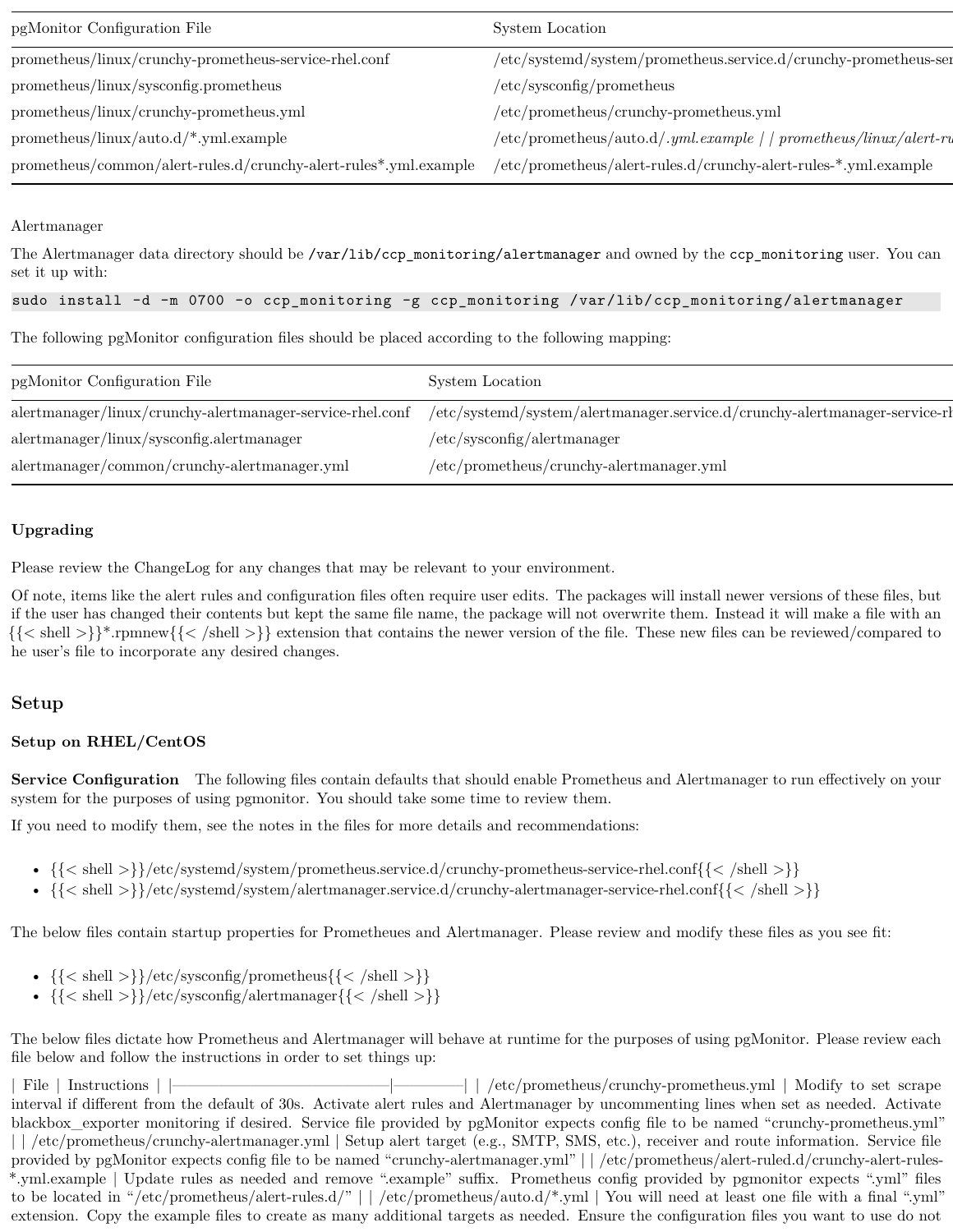end in "yml.example" but only with "yml". Note that in order to use the provided Grafana dashboards, the extra "exp\_type" label must be applied to all targets and be set appropriately (pg or node). Also, PostgreSQL targets make use of the "cluster\_name" variable and should be given a relevant value so all systems (primary & replicas) can be related to each other when needed (Grafana dashboards, etc). See the example target files provided for how to set the labels for postgres or node exporter targets.

**Blackbox Exporter** By default, the Blackbox exporter probes are commented out in the  $\{\{\langle\}\$ shell >  $\}$ crunchy-prometheus.yml{ $\{\langle\}\$  $\{\text{shell} >\}$  file; please see the notes in that commented out section. For the default IPv4 TCP port targets that pgMonitor configures the blackbox\_exporter with, the desired monitoring targets can be configured under the  $\{\langle\langle \text{yam} \rangle\rangle\}$ static\_configs: targets $\{\langle \langle \text{yam} \rangle\rangle\}$ section of the  $\{\langle \text{yam} \rangle\}$ blackbox\_tcp\_services{ $\{\langle \text{yam} \rangle\}$  job; some examples for Grafana & Patroni are given there. It is also possible to create another auto-scrape target directory similar to {{< shell >}}auto.d{{< /shell >}} and manage your blackbox targets more dynamically.

If you configure additional probes beyond the one that pgMonitor comes with, you will need to create a different Prometheus {{< yaml  $>\}$ job\_name{{< /yaml  $>\}$ } for them for the given {{< yaml  $>\}$ }params: module{{< /yaml  $>\}$ } name.

An example rules file for monitoring Blackbox probes, {{< shell >}}crunchy-alert-rules-blackbox.yml.example{{< /shell >}}, is available in the  $\{\{\langle \text{shell}\rangle\}\}\$ alert-rules.d $\{\{\langle \text{shell}\rangle\}\}\$ folder.

**Enable Services** To enable and start Prometheus as a service, execute the following commands:

```
sudo systemctl enable prometheus
sudo systemctl start prometheus
sudo systemctl status prometheus
```
To enable and start Alertmanager as a service, execute the following commands:

```
sudo systemctl enable alertmanager
sudo systemctl start alertmanager
sudo systemctl status alertmanager
```
There are RPM packages available to [Crunchy Data](https://www.crunchydata.com) customers through the [Crunchy Customer Portal.](https://access.crunchydata.com/) Otherwise the Grafana RPM Package can be downloaded and installed from https://grafana.com/grafana/download. There is no difference between the Crunchy provided package and the one directly from Grafana.

- [Included Dashboards](#page-15-0)
- [Installation](#page-16-0)
	- **–** [Linux](#page-16-1)
- [Upgrading](#page-16-2)
- [Setup](#page-17-0)
	- **–** [Linux](#page-17-1)

#### <span id="page-15-0"></span>**Included Dashboards**

pgMonitor comes with several dashboards ready to be used with automatic provisioning. They provide examples of using the metrics from the postgres\_exporter and node\_exporter. Since provisioned dashboards cannot be edited directly in the web interface, if any custom changes are desired, it is recommmended to make a copy of them and make your changes there.

| Dashboard Name       | Filename               | Description                                                                             |
|----------------------|------------------------|-----------------------------------------------------------------------------------------|
| <b>Bloat Details</b> | Bloat Details.json     | Provides details on database bloat (wasted space). Provides overview and top-n statist  |
| CRUD Details         | CRUD Details.json      | Provides details on Create, Read, Update, Delete (CRUD) statistics on a per-table bas   |
| pgBackRest           | PGBackrest.json        | Provides details on backups performed with pgBackRest. Also provides recovery window    |
| PGBouncer            | PGBouncer.json         | Provides details from the PgBouncer statistics views.                                   |
| PostgreSQL Details   | PG Details.json        | Provides detailed information for each PostgreSQL instance (connections, replication, y |
| PostgreSQL Overview  | PG Overview.json       | Provides an overview of all PostgreSQL systems being monitored. Indicates whether a     |
| Query Statistics     | QueryStatistics.json   | Provides an overview of statistics collected by the pg_stat_statements extension.       |
| TableSize Details    | TableSize Details.json | Provides size details on a per-table basis for the given database.                      |
|                      |                        |                                                                                         |

Filesystem Details Filesystem Details.json Provides details on the filesystem metrics (disk usage, IO, etc).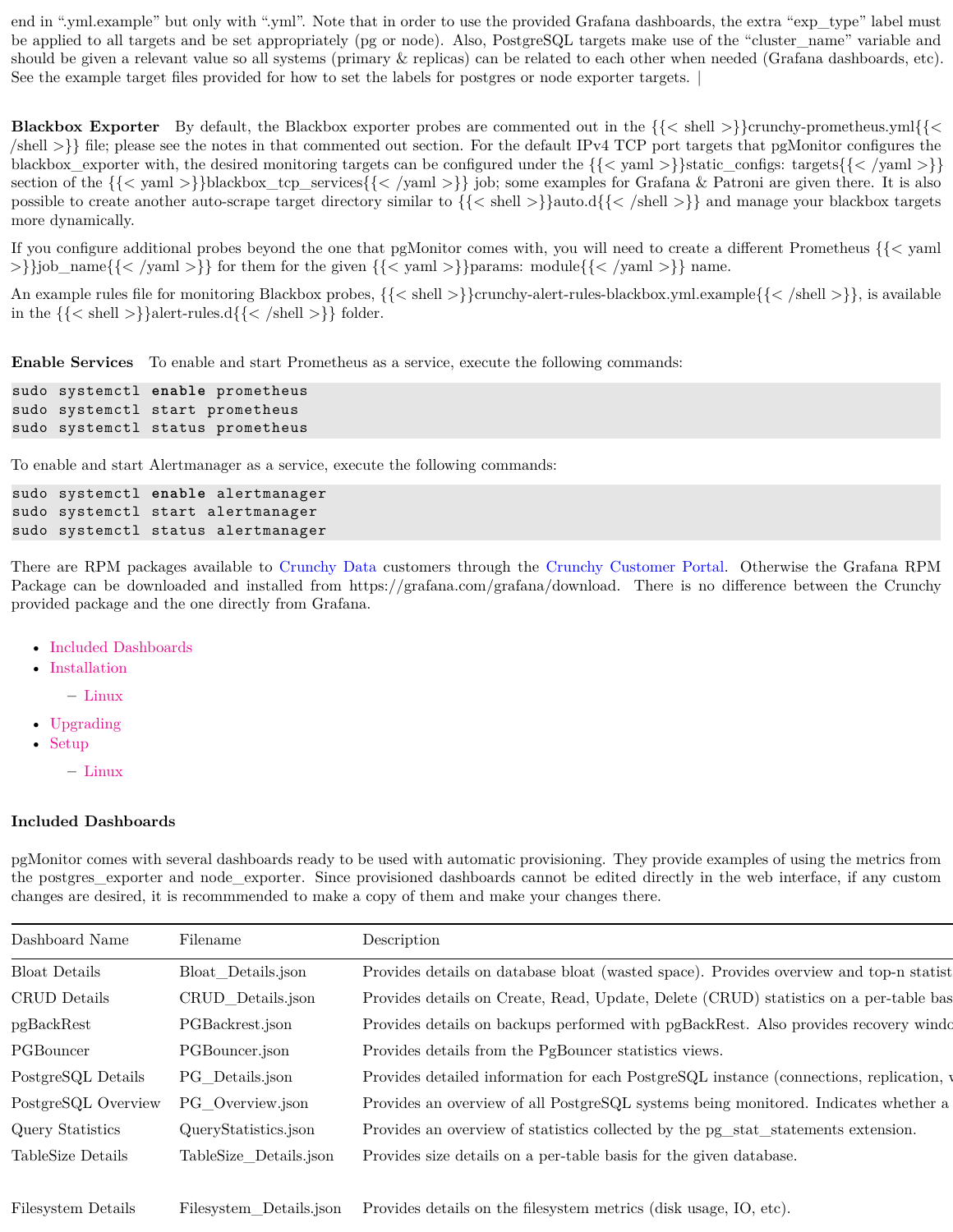| Dashboard Name    | Filename               | Description                                                                           |
|-------------------|------------------------|---------------------------------------------------------------------------------------|
| Network Details   | Network_Details.json   | Provides details on network usage (utilization, traffic in/out, netstat, etc).        |
| Overview          | Overview.json          | The top level overview dashboard that provides links to the OS Overview, PostgreSQL   |
| OS Details        | OS Details.json        | Provides details on operating system metrics (cpu, memory, swap, disk usage). Links t |
| OS Overview       | Overview.json          | Provides an overview that shows the up status of each system monitored by pgMonitor   |
|                   |                        |                                                                                       |
| ETCD Details      | ETCD Details.json      | Provides details on the status of the ETCD cluster monitored by pgMonitor.            |
| Prometheus Alerts | Prometheus Alerts.json | Provides a summary list of current and recent alerts that have fired in Prometheus.   |

## <span id="page-16-0"></span>**Installation**

#### <span id="page-16-1"></span>**Linux**

**With RPM Packages** There are RPM packages available to [Crunchy Data](https://www.crunchydata.com) customers through the [Crunchy Customer Portal.](https://access.crunchydata.com/) If you install the below available packages with RPM, you can continue reading at the [Setup](#page-17-0) section.

| Package Name | Description                                                                          |
|--------------|--------------------------------------------------------------------------------------|
| grafana      | Base package for grafana                                                             |
|              | parameter parameters crunchy configurations for data source & dashboard provisioning |

#### **Available Packages**

**Without Packages** Create the following directories on your grafana server if they don't exist:

```
mkdir -p /etc/grafana/provisioning/{datasources ,dashboards}
mkdir -p /etc/grafana/crunchy_dashboards
```

| pgmonitor Configuration File | System Location                                                                             |  |
|------------------------------|---------------------------------------------------------------------------------------------|--|
|                              | grafana/crunchy_grafana_datasource.yml /etc/grafana/provisioning/datasources/datasource.yml |  |
|                              | grafana/crunchy_grafana_dashboards.yml /etc/grafana/provisioning/dashboards/dashboards.yml  |  |

Review the  $\{\leq s$ hell  $>\}$ crunchy\_grafana\_datasource.yml $\{\leq s\}$ hell  $>\}$ }} file to ensure it is looking at your Prometheus database. The included file assumes Grafana and Prometheus are running on the same system. DO NOT CHANGE the datasource {{< yaml >}}name{{< /yaml >}} if you will be using the dashboards provided in this repo. They assume that name and will not work otherwise. Any other options can be changed as needed. Save the  $\{\langle \le \text{shell} \rangle\}$ crunchy\_grafana\_datasource.yml $\{\langle \le \text{shell} \rangle\}$  file and rename it to {{< shell >}}/etc/grafana/provisioning/datasources/datasources.yml{{< /shell >}}. Restart grafana and confirm through the web interface that the datasource was provisioned and working.

Review the  $\{\langle \text{shell }\rangle\}$ crunchy\_grafana\_dashboards.yml $\{\langle \text{shell }\rangle\}$  file to ensure it's looking at where you stored the provided dashboards. By default it is looking in {{< shell >}}/etc/grafana/crunchy\_dashboards{{< /shell >}}. Save this file and rename it to {{< shell >}}/etc/grafana/provisioning/dashboards/dashboards.yml{{< /shell >}}. Restart grafana so it picks up the new config.

Save all of the desired .json dashboard files to the  $\{\langle \text{shell } \rangle\}$ /etc/grafana/crunchy\_dashboards{ $\{\langle \text{shell } \rangle\}$ } folder. All of them are not required, so if there is a dashboard you do not need, it can be left out.

# <span id="page-16-2"></span>**Upgrading**

If you'd like to take advantage of the new provisioning system in Grafana 5 provided by pgmonitor 2.x, we recommend either renaming or deleting your existing datasources and dashboards so there are no issues when the provisioned versions are imported.

Please review the ChangeLog for pgMonitor and take note of any changes to metric names and/or dashboards. Note that if you are using the included dashboards that are managed via the provisioning system, they will automatically be updated. If you've made any changes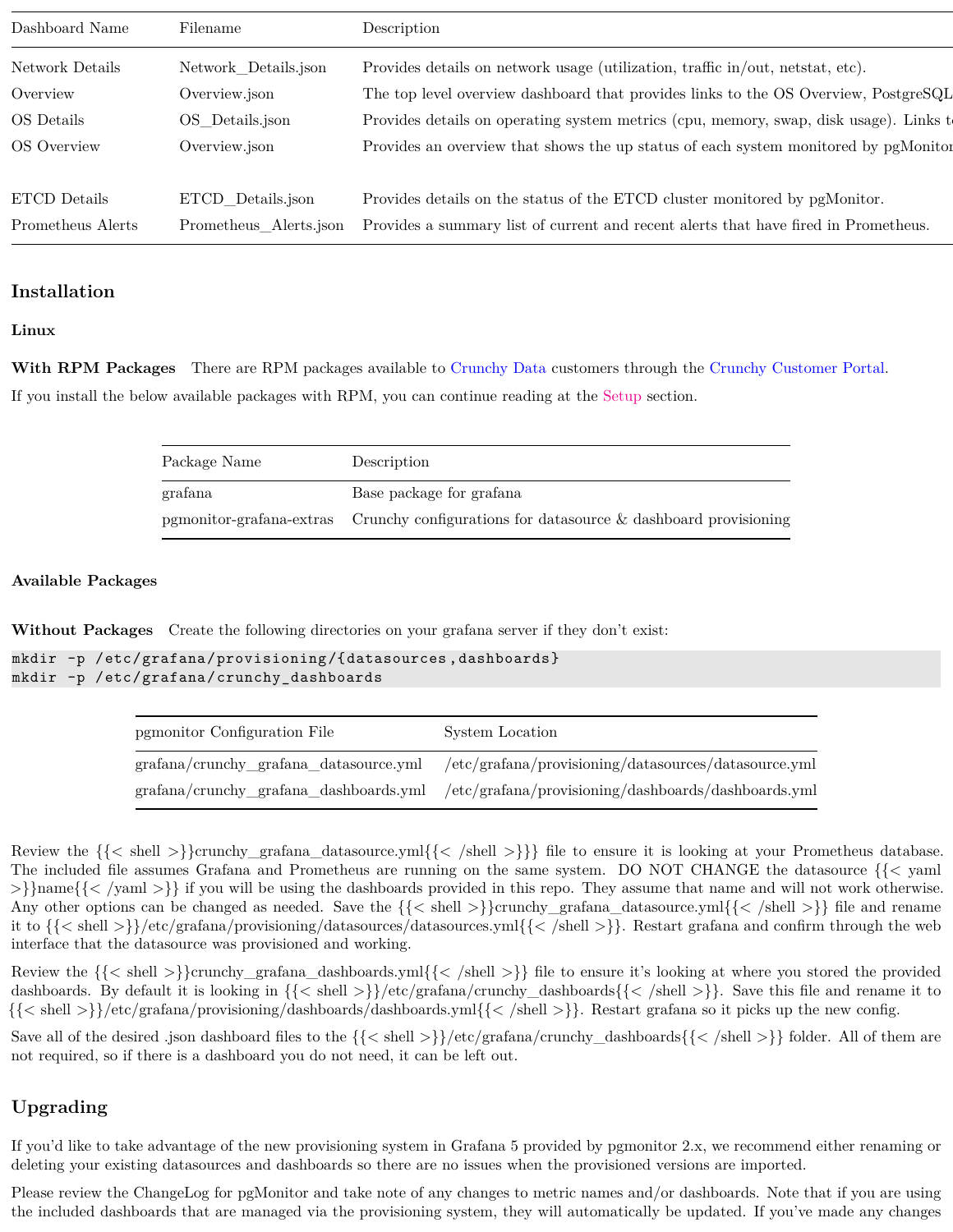to configuration files and kept their default names, the package will not overwrite them and will instead make a new file with an {{< shell >}}\*.rpmnew{{< /shell >}} extension. You can compare your file and the new one and incorporate any changes as needed or desired.

### <span id="page-17-0"></span>**Setup**

<span id="page-17-1"></span>**Setup on Linux**

[database]

**Configuration Database** By default Grafana uses an SQLite database to store configuration and dashboard information. We recommend using a PostgreSQL database for better long term scalability. Before doing any further configuration, including changing the default admin password, set the grafana.ini to point to a postgresql instance that has a database created for it.

In psql run the following:

CREATE ROLE grafana WITH LOGIN; CREATE DATABASE grafana; ALTER DATABASE grafana OWNER TO grafana; \password grafana

You may also need to adjust your  $pg\_hba.comf$  to allow grafana to connect to your database.

In your grafana.ini, set the following options at a minimum with relevant values:

```
type = postgres
host = 127.0.0.1:5432name = grafana
user = grafana
password = """mypassword"""
```
Now enable and start the grafana service

```
sudo systemctl enable grafana-server
sudo systemctl start grafana -server
sudo systemctl status grafana-server
```
Navigate to the web interface: https:// $\langle$ ip-address $>$ :3000. Log in with admin/admin (be sure to change the admin password) and check settings to ensure the postgres options have been set and are working.

#### <span id="page-17-2"></span>**Datasource & Dashboard Provisioning**

Grafana provides the ability to automatically provision datasources and dashboards via configuration files instead of having to manually import them either through the web interface or the API. Note that provisioned dashboards can no longer be directly edited and saved via the web interface. See the Grafana documentation for how to edit/save provisioned dashboards: http://docs.grafana.org/administration/provisioning/#making-changes-to-a-provisioned-dashboard. If you'd like to customize these dashboards, we recommend first adding them via provisioning then saving them with a new name. You can then either manage them via the web interface or add them to the provisioning system.

The extras package takes care of putting all these files in place. If you did not use the crunchy package to install Grafana, see the additional instructions above. Once that is done, the only additional setup that needs to be done is to set the "provisioning" option in the grafana.ini to point to the top level directory if it hasn't been done already. If you're upgrading from Grafana 4.x to 5.x, you will have to add the "provisioning" option to the [paths] section of the grafana.ini file. Once that is done, just restart grafana and all datasources and dashboards should appear.

```
[paths]
provisioning = /etc/grafana/provisioning
```
## <span id="page-17-3"></span>**4.6**

#### <span id="page-17-4"></span>**New Features**

• Support for pgBackRest multiple repositories in metrics and Grafana dashboards. Minumum requirement of pgBackRest is now 2.33.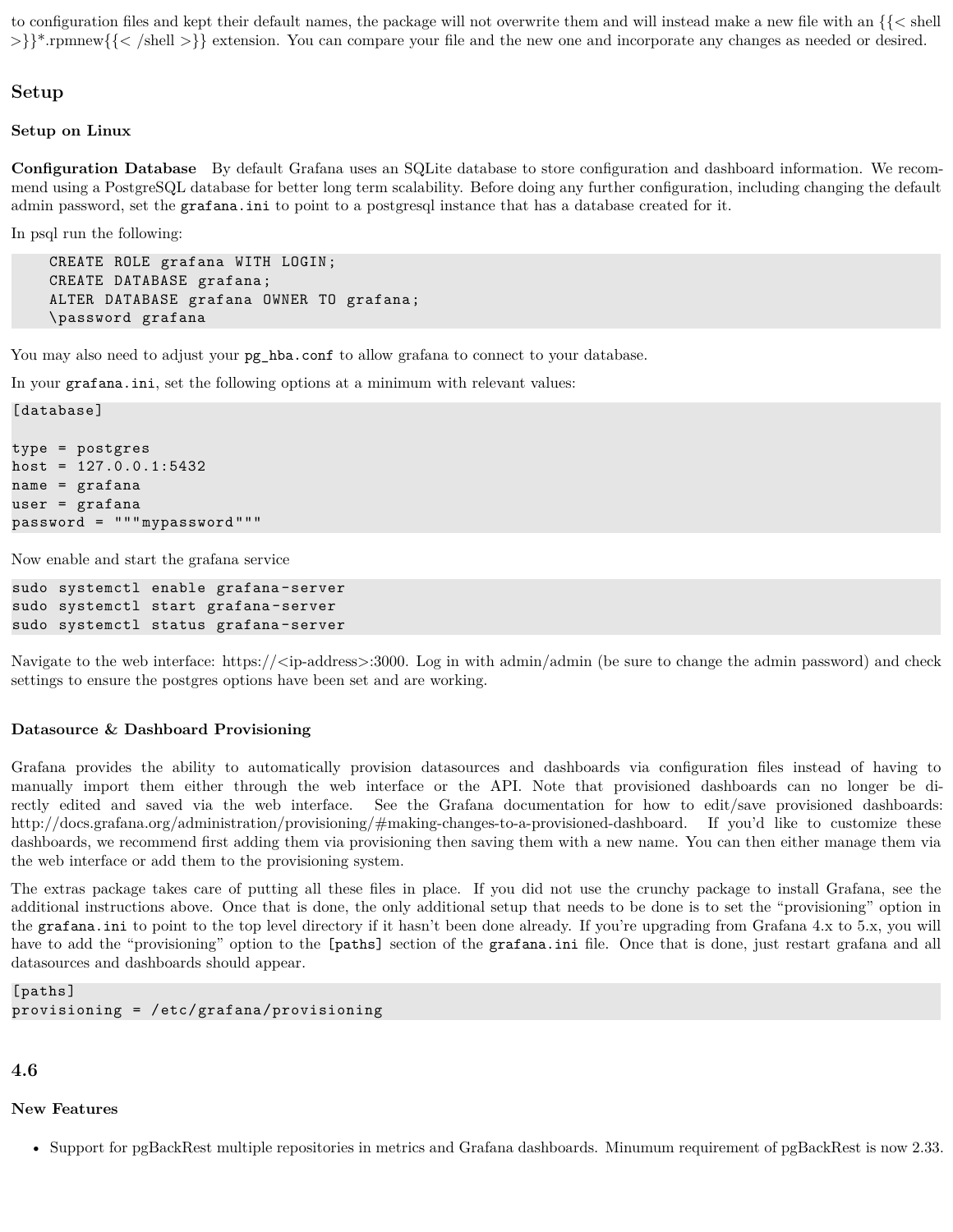## <span id="page-18-0"></span>**Bug Fixes**

- Allow PostgreSQL Overview Grafana dashboard to work with Grafana 8.x
- Fix queries to use clock timestamp() vs now() to avoid negative values in some query results
- Fix postgres\_exporter sysconfig to properly support multiple options that have .yml files as values (allows tls support).

## <span id="page-18-1"></span>**4.5**

## <span id="page-18-2"></span>**New Features**

- Add preliminary support for PostgreSQL 14
- Minimum required version of Grafana has been updated to 7.5.x
- Updated Grafana Overview dashboards to support new Stat panel
- Updated PostgreSQL Details Grafana dashboard with more information and to be able to present data grouped by clusters. The pgBackRest panel was removed from this dashboard.
- The pgBackRest Grafana dashboard now presents data on a per-stanza basis
- Removed deprecated node exporter metrics from Grafana OS Details dashboard. Reorganized panels.
- Added a basic Network Activity dashboard to Grafana using default metrics that come with node\_exporter.
- The pgMonitor repository has been reorganized around which platforms files apply to. Some files have also been renamed as part of this reorganization.
- Extended the default alert threshold for pgBackRest backups to give a buffer time and avoid false positives when backup runtimes vary.
- Added a default alert for PostgreSQL failover that should work in any scenario to produce an alert when the recovery status of a PostgreSQL database changes (replica -> primary or primary -> replica). Note that this alert will auto-resolve after 5 minutes (by default) since it is just looking for recent state changes. The alert is meant to be acted upon immediately to see what may have occured on the systems involved.
- Added metric to monitor and alert on blocked queries

# <span id="page-18-3"></span>**Bug Fixes**

- Fixed several incorrect metric names in alert expressions for the example alert files. Please review all alerts to ensure your expressions are checking the correct metrics, making special note of the following:
	- **–** PGSettingsChecksum
	- **–** PGDBSize
	- **–** PGReplicationByteLag
	- **–** MemoryAvailable
	- **–** SwapUsage
	- **–** All pgBackRest alerts
- Fixed pgBackRest metrics not reporting all backups in all stanzas for a given repository in some configuration setups. Each database will now only report back monitoring for the stanzas that are part of its own instance. Previously all database instances reported back all stanzas in the target repository.
- Fixed incorrect title of panel on Grafana PostgreSQL Details dashboard from "Transactions Per Minute" to "Transactions Per Second".

# <span id="page-18-4"></span>**Manual Intervention Changes**

- pgBackRest monitoring has been expanded to better support more configuration layouts to address the above bug fix. The pgbackrestinfo.sh script has been updated as part of this and this also requires re-running the setup SQL script to update the monitoring function within the database. Note again that the setup script name has changed from "setup-pg11.sql" to "setup.sql", so be sure you are running the setup script from the properly versioned folder.
- For the PostgreSQL Grafana dashboards to be able to choose data to present on a per-cluster basis, a new custom label (cluster\_name) must be added to all PostgreSQL targets in Prometheus. Note that this change will cause all PostgreSQL metrics to change colors from the point of the change forward. Also when displaying a time period before and after this change, duplicated Legend items may appear.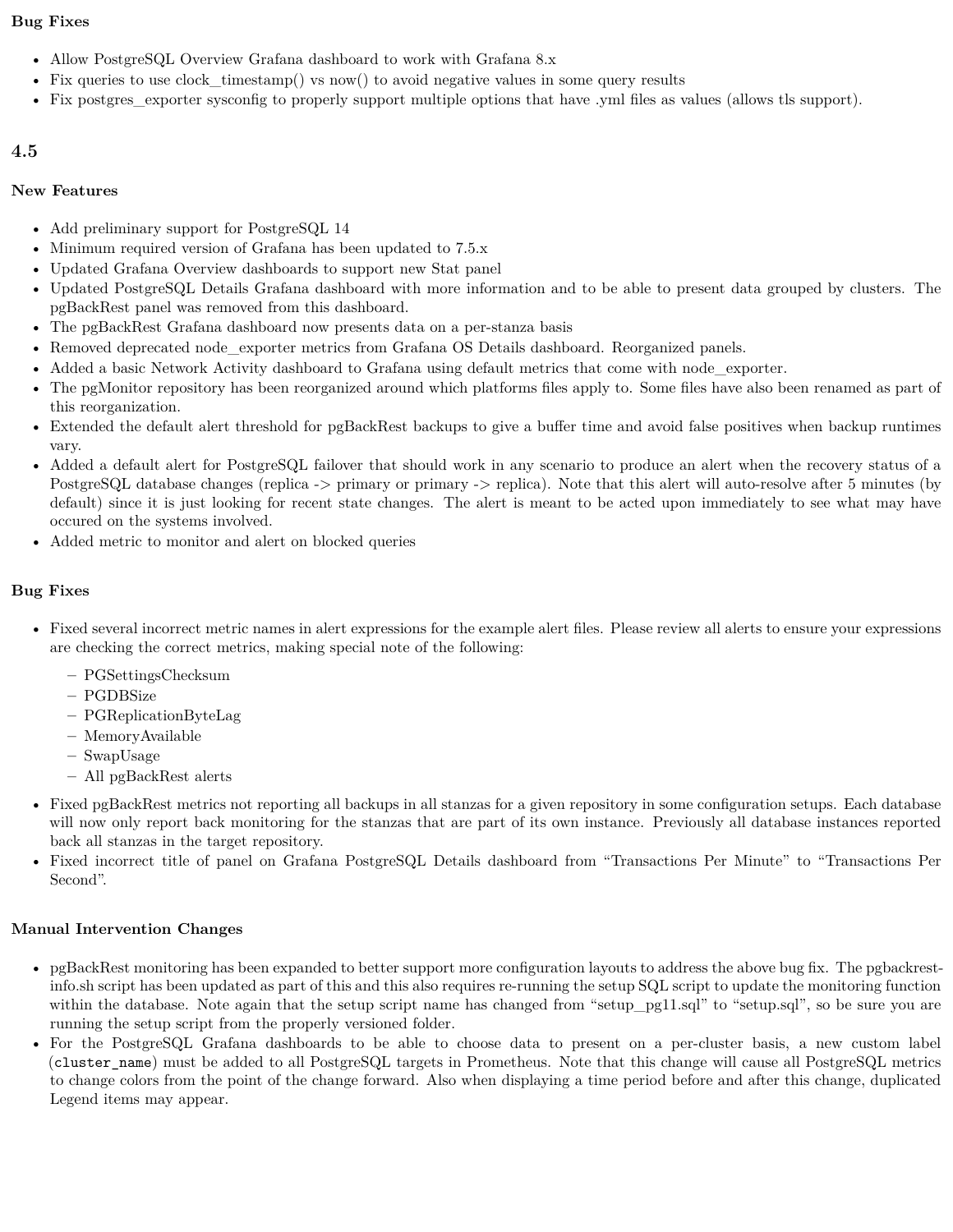# <span id="page-19-0"></span>**4.4-1**

## <span id="page-19-1"></span>**New Features**

## <span id="page-19-2"></span>**Bug Fixes**

• Limit SQL function's search\_path to predefined list of schemas

## <span id="page-19-3"></span>**Non-backward Compatible Changes**

## <span id="page-19-4"></span>**Manual Intervention Changes**

## <span id="page-19-5"></span>**4.4**

## <span id="page-19-6"></span>**New Features**

- Added support for PostgreSQL 13
- Added queries and dashboards for pgnodemx/container support
- Added metrics and Grafana dashboard for pg\_stat\_statements
- Added metrics for monitoring longest blocked query time

## <span id="page-19-7"></span>**Bug Fixes**

## <span id="page-19-8"></span>**Non-backward Compatible Changes**

## <span id="page-19-9"></span>**Manual Intervention Changes**

- To add pg\_stat\_statements metrics to an existing installation you will need to do the following:
	- **–** Add the relevant queries\_pg\_stat\_statements\_pg##.yml file to the QUERY\_FILE\_LIST in the exporter sysconfig file
	- **–** Add a PG\_STAT\_STATEMENTS\_LIMIT line to the exporter sysconfig file with a desired limit for the top N queries. Default for a new install is 20.

# <span id="page-19-10"></span>**4.3**

## <span id="page-19-11"></span>**New Features**

## <span id="page-19-12"></span>**Bug Fixes**

• Fixed syntax error in example prometheus alert rules file for postgresql for the pending restart rule.

# <span id="page-19-13"></span>**Non-backward Compatible Changes**

## <span id="page-19-14"></span>**Manual Intervention Changes**

- Renamed metric ccp\_postmaster\_runtime\_start\_time\_seconds to ccp\_postmaster\_uptime\_seconds. Both metrics report the same value, so they are currently duplicates. Note the old metric name has not yet been dropped and will still work, but it will be dropped in an upcoming version of pgMonitor.
- For PostgreSQL 9.5  $\&$  9.6, renamed metric ccp\_wal\_activity\_count to ccp\_wal\_activity\_total\_size\_bytes. The actual value being returned has always been the total size in bytes, so the previous name was misleading. PostgreSQL 10+ already had the metric with the proper bytes size name. Note the old metric name has not yet been dropped and will still work, but it will be dropped in an upcoming version of pgMonitor.

# <span id="page-19-15"></span>**4.2**

## <span id="page-19-16"></span>**New Features**

- Add support for PostgreSQL 12
- Added new metrics (all PG versions):

**–** ccp\_postmaster\_uptime - time in seconds since last restart of PG instance. Useful for monitoring for unexpected restarts.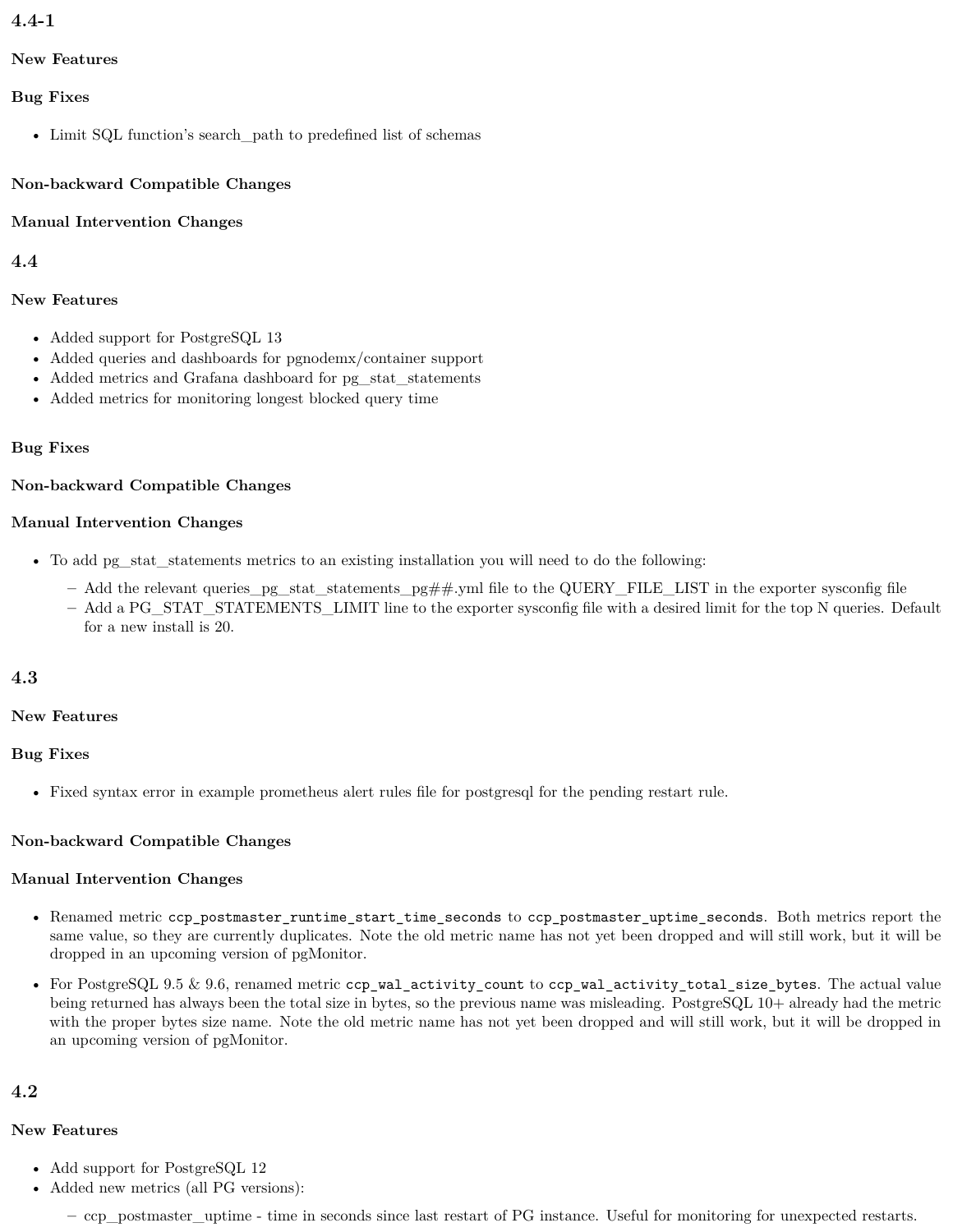**–** ccp\_pg\_settings\_checksum - monitors for changes in pg\_settings

• Added new metrics (PG 9.5+ only)

**–** ccp\_settings\_pending\_restart - monitors for any settings in pg\_settings in a pending\_restart state

• Added new metrics (PG 10+ only)

**–** ccp\_pg\_hba\_checksum - monitors for changes in pg\_hba.conf

• Added new metrics  $(PG 12 + only)$ 

**–** ccp\_data\_checksum\_failure - monitors for any errors encountered for databases that have data file checksums enabled

#### <span id="page-20-0"></span>**Bug Fixes**

- Use proper comparison operators in all Grafana dashboards that are using Multi-value variables.
- Change to using label values() function on Grafana dashboard template variables. Ensures proper values in all dropdown menus are shown
- Remove changing background color of the pgBackRest panel in the PG\_Details Grafana dashboard

#### <span id="page-20-1"></span>**Non-backward Compatible Changes**

• New minimum required version of Grafana is now 6.5. All Grafana dashboards have been re-exported to ensure their settings are consistent and compatable with that version.

#### <span id="page-20-2"></span>**Manual Intervention Changes**

- In order to use the new metrics that are available, the setup  $##$  sql script must be run again for your relevant version of PostgreSQL. Then all postgres exporters services must be restarted.
- The only new rule that has been enabled by default in the Crunchy provided Prometheus rules file is ccp\_settings\_pending\_restart. All other new metrics have example rules in the same file but they are commented out. Please adjust them as needed before uncommenting and using them.

# <span id="page-20-3"></span>**4.1**

- Fixed bug in PGBouncer Grafana dashboard for the Server Connection Counts Per Pool showing zero data
- Fixed Windows prometheus config file to use proper wildcard to pick up .yml files.
- Renamed Prometheus target example file to include yml extention to better ensure it is not missed. ReplicaOS.example to ReplicaOS.yml.example
- Fixed documentation to display pictures properly.

## <span id="page-20-4"></span>**4.0**

#### <span id="page-20-5"></span>**New Features**

- Add pgbouncer monitoring support
	- **–** Requires new pgbouncer\_fdw extension provided by Crunchy Data: https://github.com/CrunchyData/pgbouncer\_fdw
	- **–** New query file can be included in QUERY\_FILE\_LIST: queries\_pgbouncer.yml
	- **–** New Grafana dashboard: PGBouncer.json
- Minimum version of postgres\_exporter required is now 0.5.1
	- **–** Allows connecting to multiple databases from a single exporter, however only one query file can be set per exporter service
	- **–** If statistics are needed for per-database metrics on more than one database, recommend running a second exporter (example included as sysconfig.postgres\_exporter\_pg##\_per\_db) that connects to all dbs where such stats are required using separate custom query file. Leave the main exporter service to only collect global metrics from one database (preferably postgres).
	- **–** DO NOT yet recommend using new --auto-database-discovery feature. Currently tries to connect to template databases which is never recommended.
- Added backup sizes to pgBackRest metrics that are collected by default
	- **–** Updated pgBackRest grafana dashboard to include size graphs. Also added per-stanza dropdown filter to the top of dashboard for better readability when there are many backups.
- Added new metric to check what version of PostgreSQL the exporter is currently running on (ccp\_postgresql\_version\_current).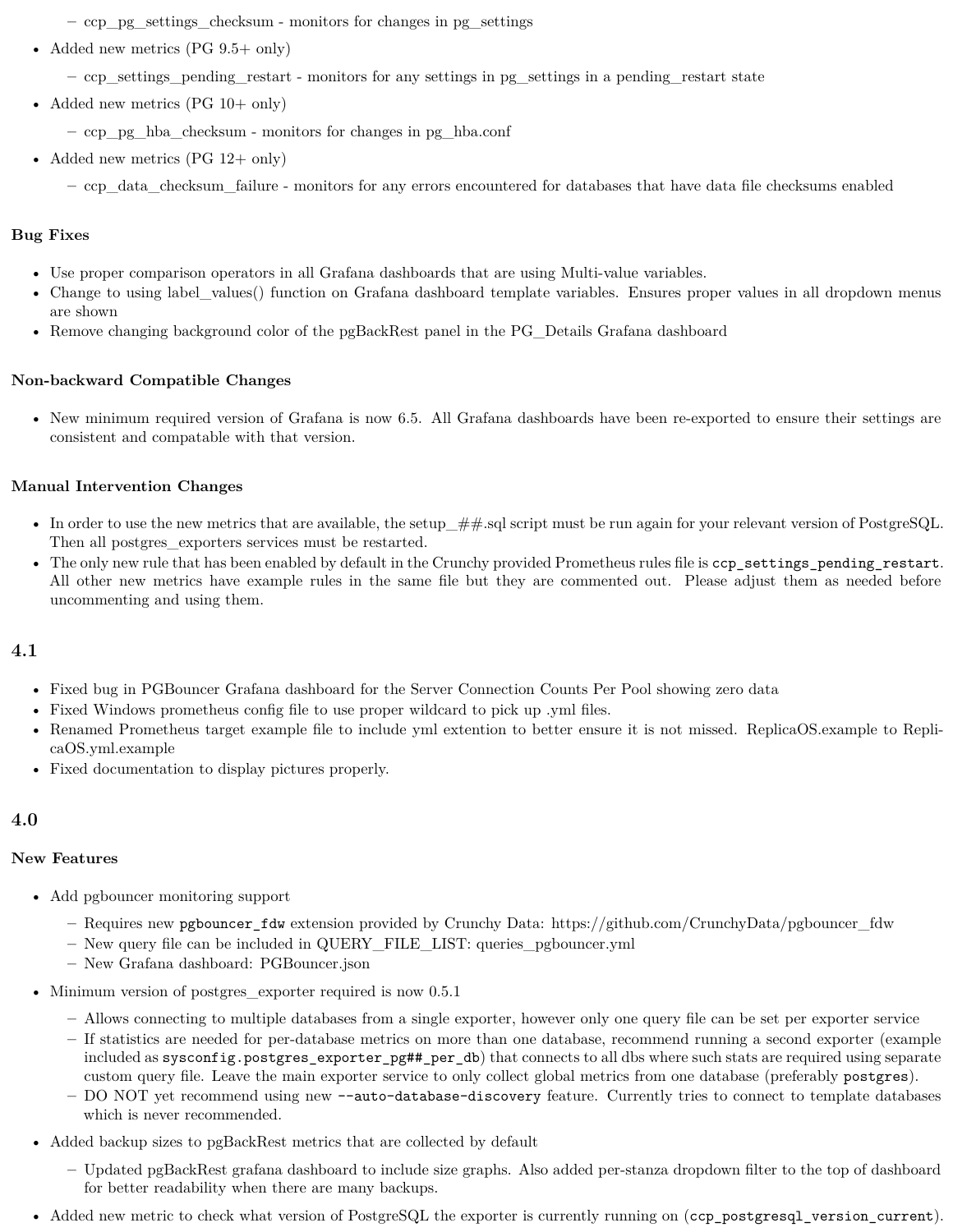## <span id="page-21-0"></span>**Non-backward Compatible Changes**

- Version 0.5x of postgres exporter adds a new "server" label to all custom query output metrics. This breaks several single panel graphs that pgmonitor uses in Grafana (PG Overview, PGBackrest).
	- **–** If upgrading, the update for the prometheus extras package must be done before upgrading to the new version of postgres\_exporter. Otherwise the "server" label can cause duplication of some metrics.
	- **–** Added a metric\_relabel\_configs line to the crunchy-prometheus.yml file to filter out this new label. If you are upgrading, you may have to manually add this to your own prometheus config. The package update will only automatically add this if you haven't changed the default file. Otherwise the new settings will be contained in a crunchy-prometheus.yml.rpmnew file in the package install location.

# <span id="page-21-1"></span>**Manual Intervention Changes**

- See Non-backward Compatible Changes section for update that may need to be done to prometheus config.
- Changed default DATA\_SOURCE\_NAME value for postgres\_exporter to use the local socket for the ccp\_monitoring role. This should allow the exporter to work using peer authentication, which is the default authentication method allowed by most rpm/deb provided postgres packages. This should not change any existing installations, but may affect new deployments due to new default behavior.
- Split Prometheus crunchy-alert-rules.yml file into separate node & postgres alert files to allow for more flexible rule management.
	- **–** By default alert rules files are now looked for in /etc/prometheus/alert-rules.d/. Any alert files located in this folder upon restart/reload will then be picked up automatically.
	- **–** Renamed alert files in repository to have additional .example file extension.
	- **–** IMPORTANT UPGRADE NOTE: If upgrading with packages, prometheus may change and point to the new rules location causing your active alerts to change. Your custom alert rules have not been lost, just ensure your desired rules file(s) are moved to the new location for future compatability.
	- **–** Changed metric name ccp\_backrest\_last\_runtime to ccp\_backrest\_last\_info to reflect that it is no longer only collecting runtime stats. Note that due to metric name change, you will appear to have lost runtime history in the new grafana dashboard. The data is still there under the old metric name and can be added back as an additional data point if needed.
	- **–** Fixed prometheus disk sizing rules to properly include ext filesystems (ext[234]). The correct syntax for the sizing-based rules is contained in the example rule files that the package provides. You will need to copy them to your current rule files if applicable.

## <span id="page-21-2"></span>**Bug Fixes**

- Disable pg\_settings values that are exported by default with postgres\_exporter. Fixes issue with multi-dsn support in 0.5.1 of postgres\_exporter. If settings are desired as output from exporter, it is recommended to add a custom query.
- Fixed postgres\_exporter service file to better parse out the destination query file name (exporter/postgres/crunchy-postgresexporter@.service or exporter/postgres/crunchy-postgres-exporter-pg##-el6.service). Previously if any additional options were added to the OPT variable in the sysconfig, the service could throw errors on start. If you've customized your service file, please make note of changes for future compatability.
- Update Grafana Overview dashboard to be compatible with Grafana 6.4+

# <span id="page-21-3"></span>**3.2**

• Fixed postgres\_exporter service in EL6 (Redhat/CentOS) to properly use the backrest throttle environment variable in sysconfig (Github Issue  $\#107$ ).

- <span id="page-21-4"></span>• Fix broken links in Grafana OS & PG Overview Dashboards
- Updated UPGRADE steps in 3.0 release notes for new exporter service name setup. Need to re-enable service with new name and manually remove old symlink files.
- Update documentation for exporter setup to use new service names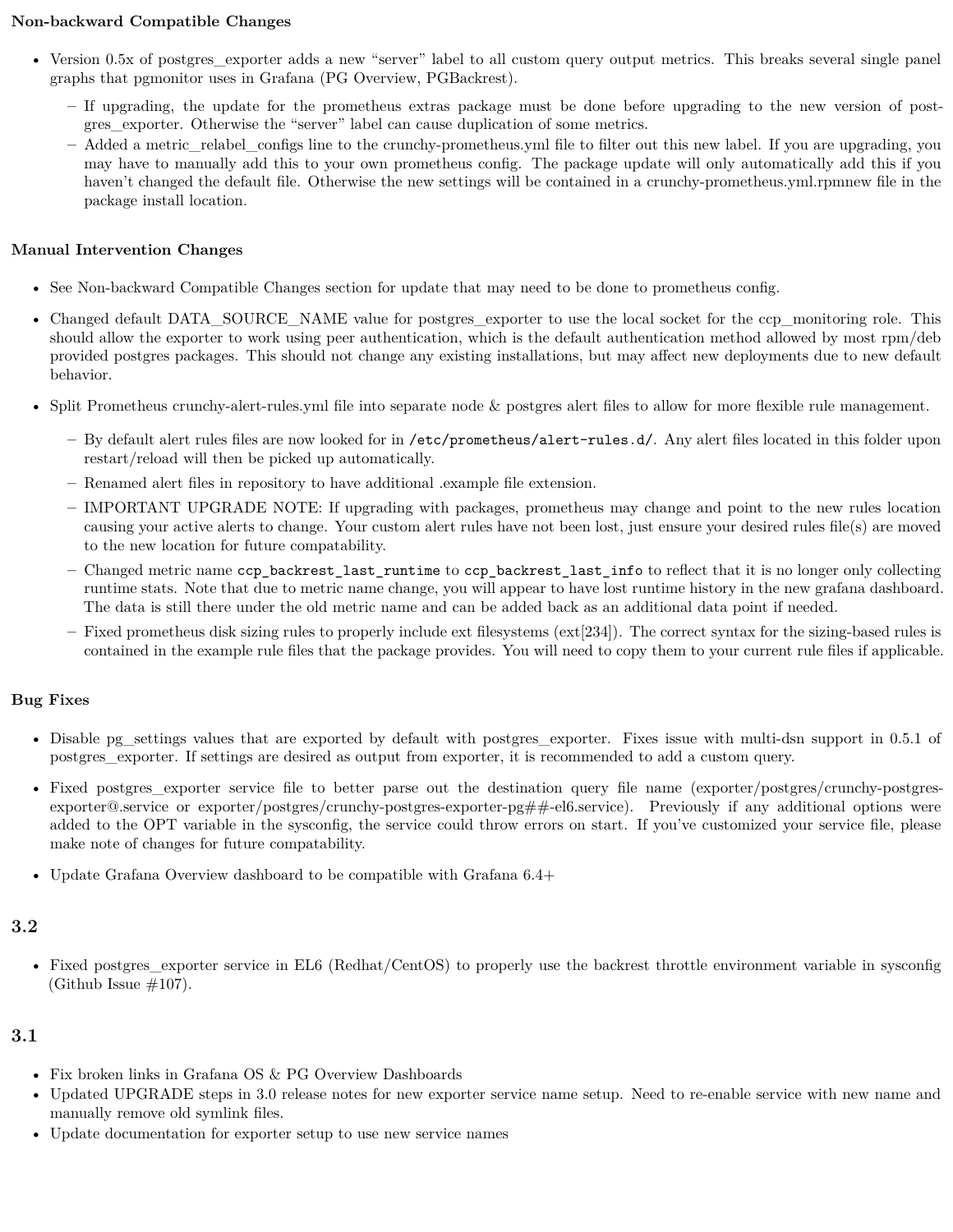- <span id="page-22-0"></span>**3.0**
	- New minimum version requirements for software that is part of pgmonitor are as follows, including links to release notes:
		- **–** Prometheus: 2.9.2 https://github.com/prometheus/prometheus/releases
		- **–** Alertmanager: 0.17.0 https://github.com/prometheus/alertmanager/releases
		- **–** Grafana: 6.1.6 (major version change from 5.x) https://community.grafana.com/t/release-notes-v6-1-x/15772
		- **–** node\_exporter: 0.18.0 https://github.com/prometheus/node\_exporter (Note breaking changes for some metrics. None of those broken are used by default in pgmonitor).
	- The service file for postgres\_exporter provided by pgmonitor has been renamed to make it more consistent with typical systemd service names.
		- **–** IMPORTANT: See upgrade notes below about changes to sysconfig file before restarting service!
		- **–** Only applies to systemd file for RHEL/CentOS 7
		- **–** Changed crunchy\_postgres\_exporter@.service to crunchy-postgres-exporter@.service (underscores to dashes).
		- **–** Note that you will need to use the new service name to interact with it from now on. This requires enabling the new service name and restarting it:
			- \* systemctl enable crunchy-postgres-exporter@postgres\_exporter\_pg11
			- $^\ast$  systemctl restart crunchy-postgres-exporter@postgres\_exporter\_pg11
		- **–** Due to the removal of the old service file, you cannot use systemctl to disable the old service. Instead just remove the symlinks manually:
			- $^*$  'rm /etc/systemd/system/multi-user.target.wants/crunchy\_postgres\_exporter@\*  $\,$
	- The single query, yml file used by postgres exporter to use Crunchy's custom queries is now dynamically generated automatically upon service start/restart.
		- **–** A new variable, QUERY\_FILE\_LIST, is now set in the sysconfig file for the service. It is a space delimited list of the full paths to all query files that will be concatenated together. See sysconfig file for several examples and a recommended default to set.
		- **–** This now ensures that any updates to desired query files will be automatically applied when the package is updated and the service is restarted without having to manually rebuild the query.yml file.
		- **–** This new variable is not required and you can continue to manually manage your queries.yml file. Ensure that the QUERY\_FILE\_LIST variable is not set if this is desired.
		- **–** UPGRADE NOTES:
			- \* Backup your current queries.yml file.
			- \* If you have not modified the default sysconfig file for your postgres—exporter service (/etc/sysconfig/postgres\_exporter\_pg##) updating to 3.0 will overwrite your current sysconfig file and put the default QUERY\_FILE\_LIST value in place, possibly overwriting your current queries.yml file. Again, please ensure you backup your current queries.yml file and then set the QUERY\_FILE\_LIST variable appropriately to dynamically generate your queries file for you in the future. Or unset the variable and continue managing it manually.
			- \* If you have modified your sysconfig file from what the package provides, it will not be overwritten and a new sysconfig file with an .rpmnew extension will be created. You can reference this .rpmnew file for how to update your sysconfig file to take advantage of the new QUERY\_FILE\_LIST option.
			- \* Ensure all postgres\_exporters you have running set the QUERY\_FILE\_LIST properly if using it. Especially if multiple exporters are using the same query file.
	- Prometheus targets for pgmonitor provided exporters (postgres\_exporter & node\_exporter) have had labels added to them for use in pgmonitor provided Grafana Dashboards.
		- **–** Added new label exp\_type (export type) in prometheus targets to better distinguish OS and Postgres metrics in Prometheus. Possible current values are pg or node.
		- **–** UPGRADE NOTES: This new label must be applied to your Prometheus target files if you are using the Grafana dashboards provided by pgmonitor. Note that if you previously defined node and postgres\_exporter targets under a single target, you will now need to separate them, keeping the same job name for both. See example target files provided in package/repo for how to apply new label (Ex. ProductionDB.yml.example & ProductionOS.yml.example).
		- **–** If you are not using the pgmonitor provided Grafana dashboards, these new labels are optional.
	- Grafana Dashboards Updates
		- **–** New dashboards require at least Grafana 6.x.
		- **–** UPGRADE NOTES: Once new Prometheus label (mentioned above) is applied, dashboard provisioning should take care of updating all dashboards once the new ones are in place. Note that all dashboards provided by pgmonitor 3.0+ now assume this new label and will not work until the Prometheus exp\_type label is added.
		- **–** Renamed dashboard files for better naming consistency. Dashboard titles also updated accordingly.
			- \* UPGRADE NOTES: If installing from package, it will take care of care of renaming dashboard files. Otherwise, dashboards have been renamed as follows below. Ensure old files are renamed/removed to avoid duplicating/breaking current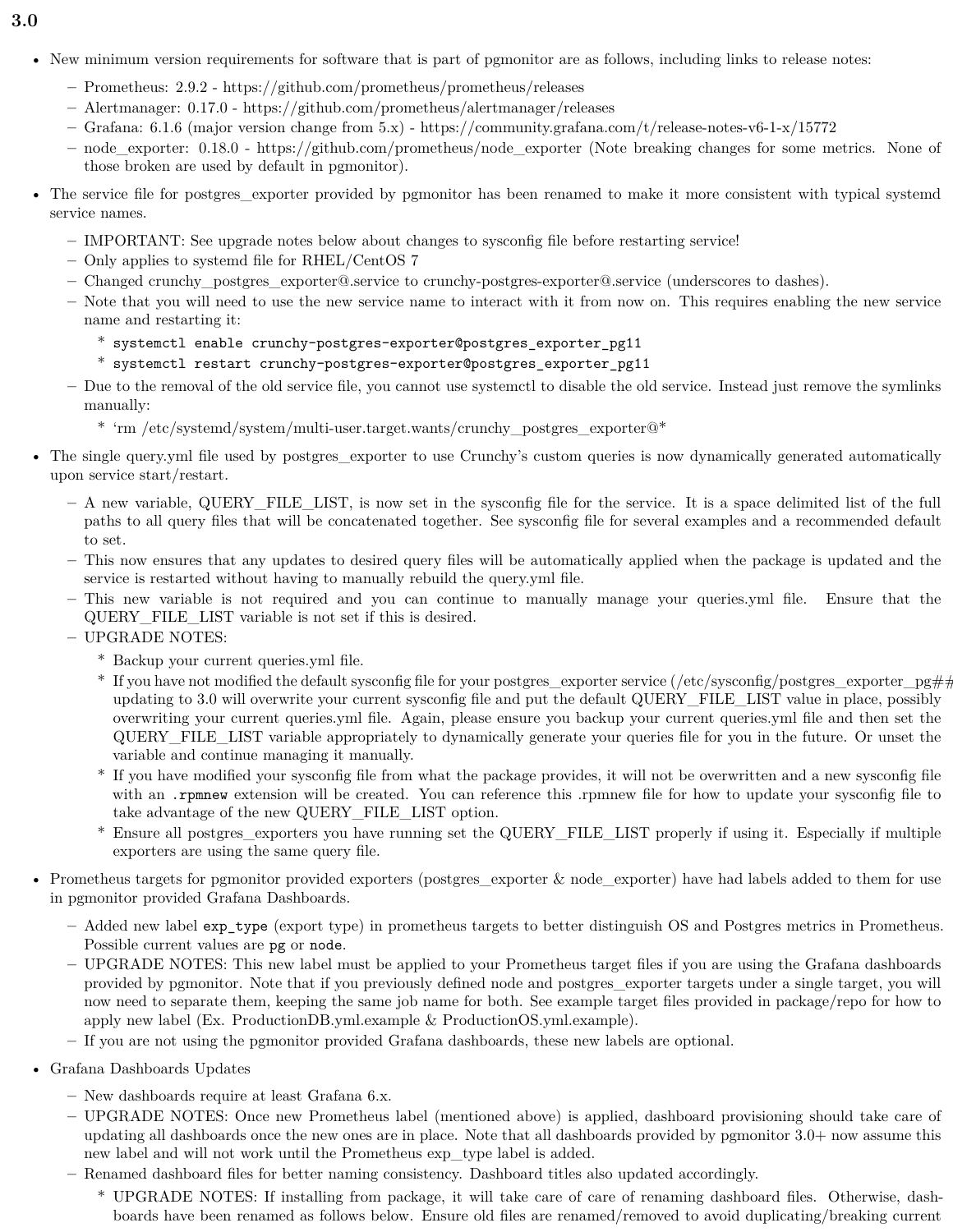dashboards. Easiest manual update method is to remove all dashboards provided by pgmonitor and copy all new ones back. Provisioning will then take care of updating things for you.

- \* renamed: BloatDetails.json -> Bloat\_Details.json
- \* renamed: FilesystemDetails.json -> Filesystem\_Details.json
- \* renamed: PostgreSQLDetails.json -> PG\_Details.json
- \* renamed: PostgreSQL.json -> PG\_Overview.json
- \* renamed: TableSize\_Detail.json -> TableSize\_Details.json
- **–** Dashboard names have been updated to match with new naming consistency. If you had direct links to dashboards, these may need to be updated.
- **–** Split OS Metrics into their own dashboard separate from PG Metrics.
- **–** Added link to PGbackrest dashboard to top of Postgres Details Dashboard. Link shows time since last successful backup (any type) for that target system.
- **–** Added new OS Details dashboard
- **–** Added new etcd dashboard
- **–** Add new Top Level Overview dashboard that links to all other Overview dashboards
- **–** Set default refresh rate for most dashboards to 15 minutes.
- **–** Obsolete "jobname" grafana variable in all dashboards. Add new grafana variables pgnodes, osnodes that use the new labels added in prometheus targets notded above.
- New configuration option for postgres exporter sysconfig file to control PGBackrest refresh rate
	- **–** PGBACKREST\_INFO\_THROTTLE\_MINUTES
	- **–** This is the value, in minutes, passed along to the monitor.pgbackrest\_info() function in all backrest checks
	- **–** Default is 10 minutes

# <span id="page-23-0"></span>**2.4**

- UPGRADE NOTE: All exporter issues below can be fixed by re-running the setup\_pg##.sql file for your major version of postgres. For the pgbackrest fix, you will also need to update the queries.yml file for the exporter to include the new queries found in the queries backrest.yml file.
- Fixed several issues with pgbackrest monitor in postgres\_exporter that was included in pgmonitor v2.3
- Fixed incorrect data being returned by monitor query on PostgreSQL 9.6 and earlier. The same, latest backup time was being returned for all stanzas instead of returning the time per stanza.
- Fixed backrest query causing the postgres exporter to hang and cause all metric output to stop.
- Fixed backrest monitor to work with larger amount of data being returned by the "pgbackrest info" command. Previously, once returned data size reached a certain point, would cause a "missing chunk" error.
- Added a parameter to the function that is called to control how often the underlying info command is actually run. On systems with high backup counts, info can be a slightly more expensive call. This helps to control that, no matter what the scrape interval of prometheus is set to. Default is to get new data every 10 minutes, otherwise just queries from an internal table that stores the last info run.
- Backrest monitoring can now be run on replicas as well, but cannot update the current backup status since that requires writing to the database. This is mostly to enable monitoring setups to be consistent between primary/replica in case of failover.
- Fixed issue with ccp\_sequence\_exhaustion metric that would cause postgres\_exporter output to hang if any table that contained a sequence was dropped during a long running transaction.
- Added new metric (ccp\_replication\_slots) and alert (PGReplicationSlotsInactive) for monitoring replication slot status. New metric and alert can be found in queries  $pg#$ , yml and crunchy-alert-rules.yml respectively.
- Added lock\_timeout of 2 minutes to the ccp\_monitoring role. Avoids monitoring causing any extensive lock interference with normal database operations.
- Added Grafana Dashboard for PGBackrest status information.
- Fixed lines being hidden in the "Total Bloat %" graph in BloatDetails Grafana dashboard.
- <span id="page-23-1"></span>• Removed unnecessary drilldown link in Total Bloat % graph in BloatDetails Grafana dashboard.

- Fixed bug in Prometheus alerts that was causing some of them to be stuck in PENDING mode indefinitely and never firing. This unfortunately removes the current alert value from the Grafana Prometheus Alerts dashboard.
- If you can't simply overwrite your current alerts configuration file with the one provided, remove the following option from every alert: alert\_value: '{{ \$value }}'
- Added feature to monitor pgbackrest backups (https://pgbackrest.org)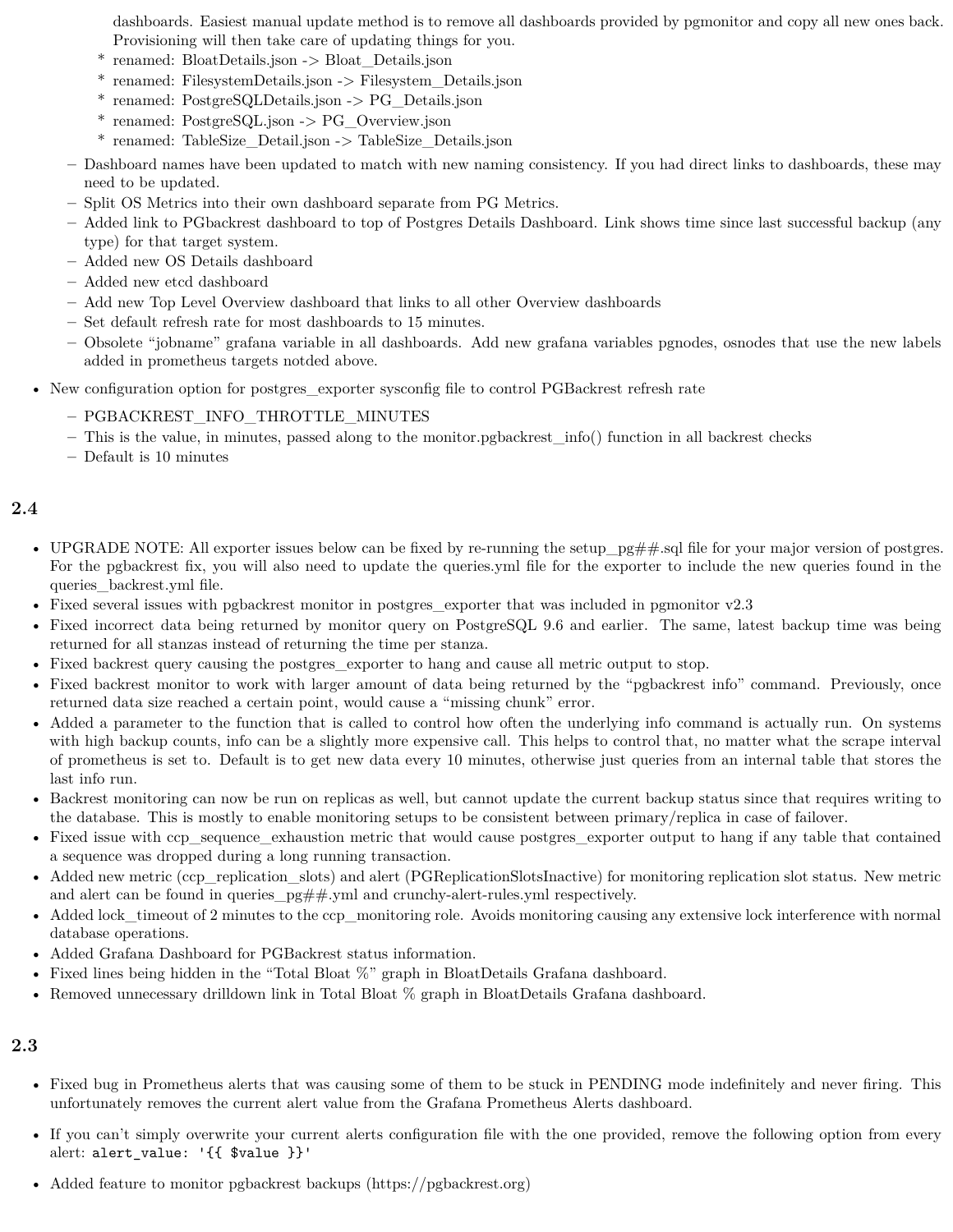- Separate metrics exist to monitor for the latest full, incremental and/or differential backups. Note that a full will always count as both an incremnetal and diff and a diff will always count as an incremental.
- Another metric can monitor the runtime of the latest backup of each type per stanza.
- Run the setup\_pg##.sql file again in the database that your exporter(s) connect to to install the new, required function: "monitor.pgbackrest\_info()". It has security definer so execution privileges can be granted as needed, but it must be owned by a superuser.
- New metrics are located in the exporter/postgres/queries\_backrest.yml file. Add the one(s) you want to the main queries file being used by your currently running exporter(s) and restart.
- Example alert rules for different backup scenarios have been added to the prometheus/crunchy-alert-rules.yml file. They are commented out to avoid false alarms until valid backup settings for your environment are in place.
- Added new feature to monitor for failing archive command calls.
	- **–** New metric "ccp\_archive\_command\_status" is located in exporter/postgres/queries\_common.yml. Add this to the main queries file being used by your currently running exporter(s) and restart.
	- **–** A new alert rule "PGArchiveCommandStatus" has been added to the prometheus/crunchy-alert-rules.yml file.
- Added new feature to monitor for sequence exhaustion
	- **–** Requires installation of a new function located in the setup\_pg##.yml file for your relevant major version of PostgreSQL. Must be installed by a superuser.
	- **–** New metric "ccp\_sequence\_exhaustion" located in exporter/postgres/queries\_common.yml. Add this to the main queries file being used by your currently running exporter(s) and restart. A new alert rule "PGSequenceExhaustion" has been added to the prometheus/crunchy-alert-rules.yml file.
- The setup\_pg##.sql file now has logic to avoid throwing errors when the ccp\_monitoring role already exists. Also always attempts to drop the functions it manages first to account for when the function signature changes in ways that OR REPLACE doesn't handle. All this allows easier re-running of the script when new features are added or used in automation systems. Thanks to Jason O'Donnell for role logic.

- <span id="page-24-0"></span>• Fixed broken ccp\_wal\_activity check for PostgreSQL 9.4 & 9.5. Updated check is located in the relevant exporter/postgres/ queries\_pg##.yml file
- Fixed broken service files for postgres exporter on RHEL6 systems.
- Removed explicit "public" schema in ccp\_bloat\_check query so that it will properly use the search\_path in case bloat tables were installed in another schema
- <span id="page-24-1"></span>• Removed query files for PostgreSQL versions no longer supported by pgmonitor  $(9.2 \& 9.3)$

- **IMPORTANT UPGRADE NOTE FOR CRUNCHY PACKAGE USERS**: In version 2.0, the Crunchy provided extras for node exporter were split out from the pgmonitor-pg##-extras package. A dependency was kept between these packages to make upgrading easier. For 2.1, the dependency between these packages has been removed. When upgrading from 1.7 or earlier, if you have node\_exporter and postgres\_exporter running on the same systems, ensure that you install the separate pgmonitornode exporters extras package after the update. See the README for the full package name(s).
- Minimum required versions of software used in pgmonitor have been updated to:
- Prometheus 2.5.0
- Prometheus Alertmanager 0.15.3
- postgres\_exporter 0.4.7 (enables full PG11 support)
- Grafana 5.3.4.
- Fixed Grafana data source to use the "proxy" mode instead of "direct" with default install. Should fix connection issues encountered during default setup between Grafana & Prometheus.
- Renamed functions\_pg##.sql file to setup\_pg##.sql to better clarify what it's for (and because it's not just functions).
- Added ccp\_wal\_activity metric to help monitor WAL generation rate.
- For all PG versions, provides total current size of WAL directory. For PG10+, it also provides the size of WAL generated in the last 5 minutes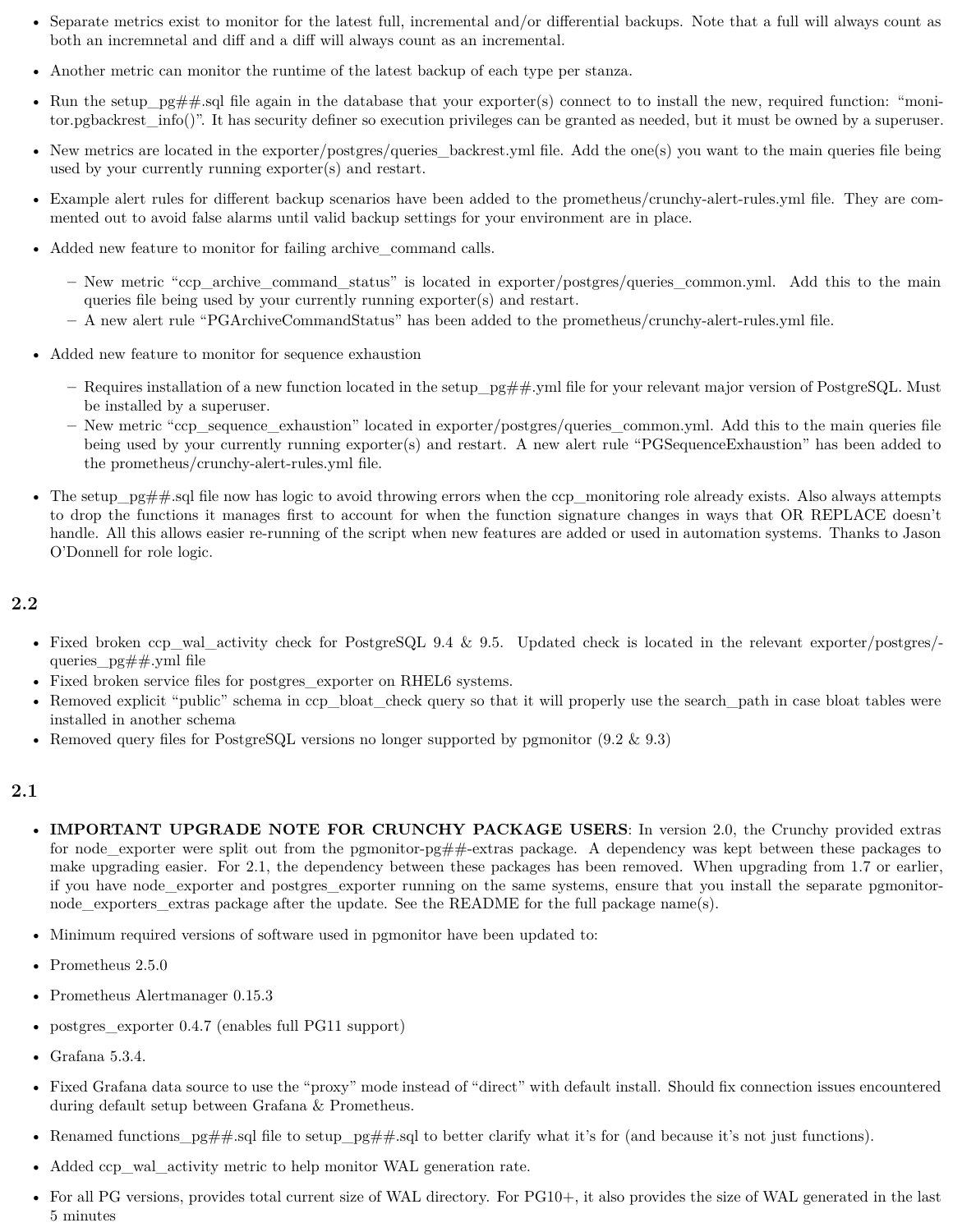- Note that for PG96 and lower, a new security definer function must be added (can just run setup\_pg##.sql again).
- New metric definition is located in the queries  $pg\##$ .yml file.
- No default rules have been added since this is very use-case dependent.
- Improved accuracy of "Idle In Transaction" monitoring times in PostgreSQL. Base the time measured on the state change of the session vs the total transaction runtime.
- Split setup pg92-96.sql and queries pg92-96.sql into individual files per major version.
- Added commented out example prometheus alert rule for checking if a postgres database has changed from replica to primary or vice versa. Must be set on a per system basis since you have to tell it if a system is supposed to be a primary or replica.
- Removed pg\_stat\_statements prometheus metric and security definer function from setup script. We highly recommend having pg\_stat\_statements installed on a database, and we still include its installation in the documentation, but we currently don't have any useful metric recommendations from it to collect in prometheus.
- Added some default filters for the bloat check cronjob to avoid unnecessary waste in the prometheus storage of bloat metrics.
- <span id="page-25-0"></span>• Update documentation.

- Recommended version of Prometheus is now 2.3.2. Recommended version of Alertmanager is 0.15.1. Recommended version of postgres\_exporter is 0.4.6.
- Upgrade required version of node\_exporter to minimum of 0.16.0. Note that many of the metrics that are used in Grafana and Prometheus alerting have had their names changed.
- This version adds these new metrics into Grafana graphs without removing the old metric names on most, but not all, graphs. This allows trending history to be kept. Note that line colors will change in graphs and legend names will be duplicated until the old metric data is expired out.
- Prometheus alerts have been set to use the new metric names since the alerts are based only on recent values.
- IMPORTANT: A future pgmonitor update will remove these old metric names from Grafana graphs, so please ensure these changes are accounted for in your architecture.
- See full release notes for 0.16.0 https://github.com/prometheus/node\_exporter/releases/tag/v0.16.0
- The postgres\_exporter service no longer uses a symlink in /etc/sysconfig to point to a default "postgres\_exporter" file. This was causing issues with several upgrade scenarios. New installation instructions now have the service pointing directly to the relevant sysconfig file for the major PostgreSQL version.
- **IMPORTANT**: If you are using the default postgres\_exporter service, you will need to update your service name so it uses the proper sysconfig file. See the README file for the new default service name in the "Enable Services" section and run the "enable" command found there. You should then also disable/remove the old service so it doesn't try to start again in the future.
- The additional Crunchy provided configurations for node\_exporter have been split out from the pgmonitor-pg##-extras package to the pgmonitor-node\_exporter-extras package. This was done to allow multiple versions of the  $pg\#$ +extras package to be installed with different major versions of Postgres. There is still currently a dependency that the node extras packages must be installed with the pg##-extras so that upgrading doesn't break existing systems. This dependency will be revisited in the future.
- Removed the requirement for a shell script to monitor if the database is up and its status as either a primary or replica. Up status is now using the native "pg\_up" metric from postgres\_exporter and a new metric query was written for checking the recovery status of a system (ccp\_is\_in\_recovery).
- The PostgreSQL json overview dashboard that used this metric has been redesigned. Unfortunately it can no longer be colored RED for down systems, only go colorless and say "DOWN". This is a known limitation of handling null metric values in Grafana and part of a larger fix coming in future versions - https://github.com/grafana/grafana/issues/11418
- Upgrade required version of Grafana to minimum of 5.2.1.
- All provided dashboards require this minimum version to work.
- If you notice that links between the dashboards are broken after the upgrade, clear your browser's cache. The 301 redirects used between dashboards can get cached and they have changed in the new major version.
- See extensive release notes for major version changes in Grafana https://community.grafana.com/t/release-notes-v-5-1-x
- Change Grafana datasource and dashboard installation to use provisioning vs manual setup via the web interface. Note this means that future updates to the provided datasources and dashboards must be done through config files as well. Or they can be saved as a new dashboard for more extensive customization.
- Change recommended configuration for Grafana to use PostgreSQL as database backend. Updated installation documentation.
- Added Prometheus Alerts Dashboard. Shows both active alerts and 1 week history in table format.
- Removed Gauges from PostgreSQLDetails Dashboard. "Current" value was not being shown properly and gauges were misleading in their values depending on the time range chosen. For a quick glance to see if there are any problems, be sure to set your alert thresholds properly and use the new Prometheus Alerts Dashboard.
- Added max query time metric to track long running queries in general. Also added an alert for that metric to crunchy prometheus alerts.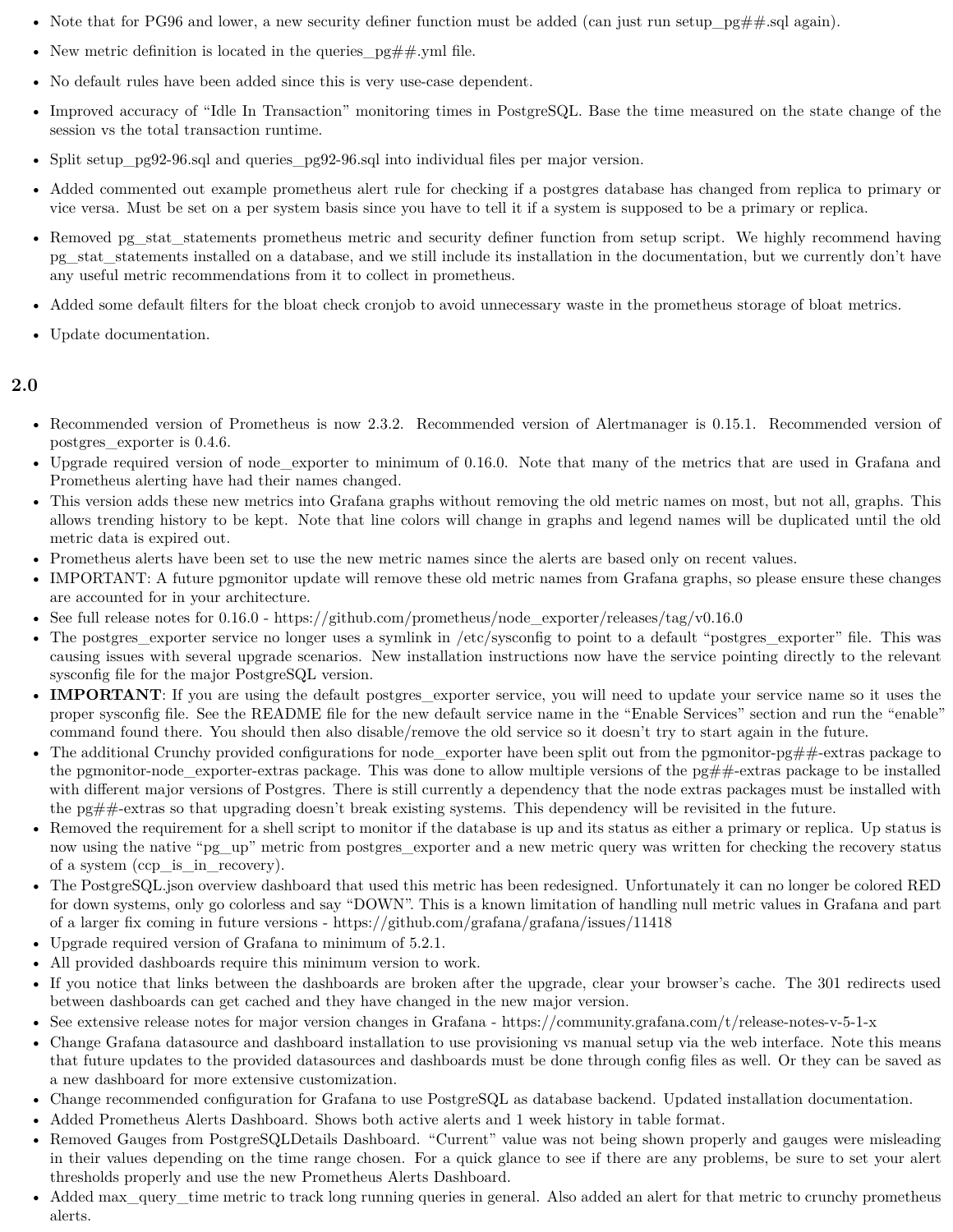- Added "IO Time Per Device in Seconds" graph to Filesystems dashboard.
- Fixed Memory and Swap Graphs on PostgreSQLDetails dashboard to more accurately show used resources. History for these graphs before this upgrade is not being shown since it is no longer graphing the same data.
- Crontabs are no longer PostgreSQL major version dependent at this time. Consolidated down to a single crontab file for all versions.
- Removed unnecessary functions from functions\_pg10.sql. All queries in queries\_pg10.yml currently only require the pg\_monitor system role to be granted and have been updated with this assumption.
- Changed default cron runtime of pg\_bloat\_check to once a week on early morning weekend.
- Change PostgreSQL overview dashboard to use background colors instead of gauges for better visibility.
- Fixed permission issues with /etc/postgres exporter folder to allow ccp monitoring system user better control.

- <span id="page-26-0"></span>• Fixed duplicate and incorrect replication byte lag queries. The one contained in queries common.yml should not have been there. It should be in queries\_pg92-96.yml, but there was also one already there. However, the one already in pg92-96 was incorrect since prior to PG10, it requires superuser/security definer to fully access replication statistics. Corrected the version specific file to have the correct query. Made the query in the pg10 file consistent. Ensure you update your generated queries.yml file with he new queries.
- Fixed the PostgreSQLDetails.json dashboard to use the correct replication byte lag metric (referencing above fix). The easiest way to fix this is to delete this dashboard and re-import it. Otherwise, if you've made customizations you don't want to lose, you can grab the correct metric query from the updated dashboard gauge and edit your existing dashboard to use it.
- The combination of the above two fixes corrects the pgmonitor setup being able to properly handle there being multiple replicas from a single primary. Previously this would cause postgres\_exporter to throw duplicate metric errors.
- Fixed the query in queries bloat.yml to be able to properly handle if there was a bloat amount larger than max int4 bytes. Ensure you update your generated queries.yml file with the new query.

# <span id="page-26-1"></span>**1.6**

• Fixed formatting bug in crunchy-prometheus.yml. Thanks to Doug Hunley for reporting the issue.

# <span id="page-26-2"></span>**1.5**

- Add support for disabling built in queries in postgres\_exporter 0.4.5. Also explicitly ignore these metrics via a prometheus filter so they're not ingested even if new option isn't used. This means that v1.5 of pgmonitor now requires 0.4.5 of postgres\_exporter by default.
- Improved exporter down alert to avoid unnecessary alerts for brief outages that resolve themselves quickly.
- Added new FilesystemDetails dashboard for grafana that is linked to from the Filesystem graph on PostgreSQLDetails.
- Top level PostgreSQL grafana dashboard now identifies whether a system is read/write or readonly to better distinguish primary/replica systems.
- Added instructions for non-packaged installation using pgmonitor configuration files.
- Revised and better formatted README documentation

# <span id="page-26-3"></span>**1.4**

- Fixed filesystem graphs in PostgreSQLDetails dashboard
- Cosmetic changes to PostgreSQLDetails dashboard
- Added instructions for importing dashboards via Grafana API

- <span id="page-26-4"></span>• Fixed error in PG10 queries file.
- Fixed disk usage alert for prometheus to work better when there are many jobs with similar mountpoints. Also fixed syntax error in warning alert.
- Moved connection stats query from common to version specific queries due to PG10 differences. Clarified naming of files for which versions they work for.
- Added dropdown for the Job to the lower level drill down dashboards in Grafana. Allows selecting of a specific system from the dashboard itself without having to click through on a higher level.
- Removed pg\_stat\_statements graph from PostgreSQLDetails dashboard. Needs refinement to make it more useful.